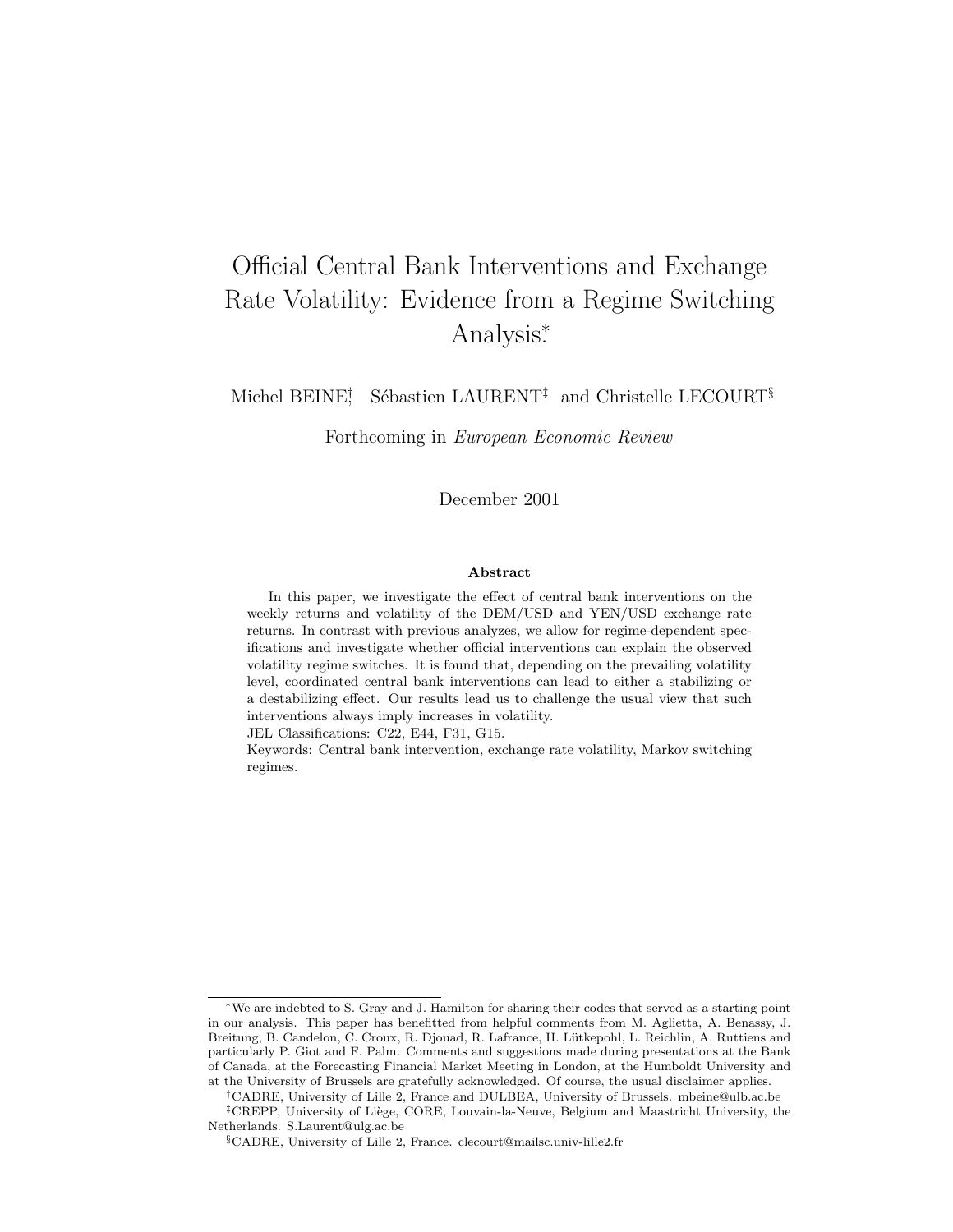## 1 Introduction

Since the beginning of the 90's, the release of high frequency data by several major central banks has led to a renewed interest in the empirical assessment of the effect of direct interventions on the short run evolution of foreign exchange rates. In particular, the empirical literature investigated whether direct purchases and sales made by the central bank on the foreign exchange market could be effective in moving the nominal exchange rate in one direction or another. These sought-after dynamics have been implicitly defined in two well known major international agreements: the 1985 Plaza Agreement that favored central bank cooperation in order to induce a sharp depreciation of the US dollar (USD hereafter) and the 1987 Louvre Agreement that emphasized the need to decrease excess exchange rate volatility. More recently, the interest for direct interventions on the foreign exchange market has been fostered at the European level by the sharp depreciation of the Euro against the major currencies, i.e. the USD and the Japanese Yen (YEN hereafter) and, to a lesser extent, its relatively high volatility. In September 2000, the European Central Bank directly intervened in support of the Euro in coordination with the major other central banks (the Federal Reserve, the Bank of Japan, the Bank of Canada and the Bank of England). This was followed by three official unilateral interventions carried out in November 2000. Recently, central bank interventions have also been used extensively as an instrument by the Bank of Japan to depreciate the YEN, in order to support its expansive monetary policy.

In the 80's, the inference of the empirical literature was mainly based on the use of quarterly variations of official reserves as proxies to the direct interventions of central banks on the foreign exchange markets. The public release of daily data regarding these direct interventions by the Federal Reserve, the Bundesbank and the Swiss bank (among others) has nevertheless allowed the study of the short-run impact on exchange rates or interest rates. More recently, the Bank of Japan also decided to publish (expost) the official interventions made since April 1991. Accordingly, the econometric techniques using these data have been adjusted to account for some of the key features associated with such high frequency financial data (conditional heteroskedasticity for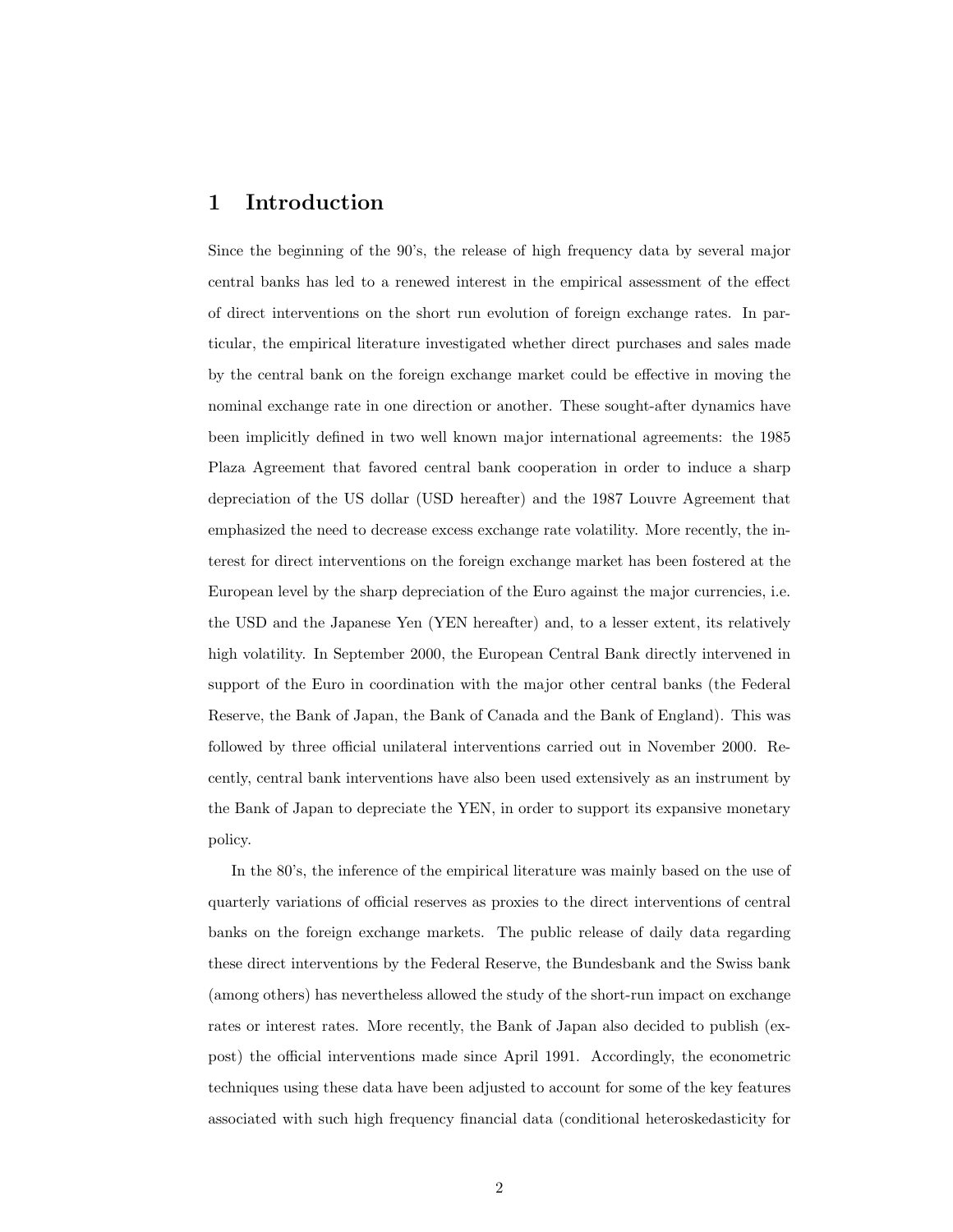instance).

The results of the empirical literature on foreign exchange rate interventions seem quite surprising. General speaking, there is only some weak evidence that interventions can affect the level of the exchange rate (Baillie and Osterberg,  $1997a$ ).<sup>1</sup> When some effects are however detected, net purchases of a particular currency appear to be associated with a subsequent depreciation of this currency (Almekinders and Eijffinger, 1993; Dominguez and Frankel, 1993; Baillie and Osterberg, 1997a and Beine, Bénassy-Quéré, and Lecourt, 2002), suggesting leaning-against-the-wind phenomena.<sup>2</sup> Regarding the second moment of the distribution of returns, the main findings of the literature emphasize a significant increase of volatility subsequent to the foreign exchange rate interventions. This last effect is extensively documented in the previously quoted papers and also by Connoly and Taylor (1994), Dominguez (1998) and Baillie and Humpage (1992) that use an ex-post characterization of volatility (ARCH and subsequent developments). Focusing on some ex-ante measure of volatility leads to the same conclusion (Bonser-Neal and Tanner, 1996 for instance). All in all, these reported effects raise some doubts on the efficiency of such an instrument, at least in the very short run.

As far as the methodological part of the study is concerned, most of the empirical analyzes use an ARCH-type specification to model the heteroskedasticity observed on these series at a high-frequency basis. For instance, Baillie and Osterberg (1997a,b) as well as Dominguez (1998) use GARCH models while Beine, Bénassy-Quéré, and Lecourt (2002) allow for long memory in the conditional variance through a FIGARCH specification. To study the impact of central bank interventions (CBI in short), explanatory variables are usually added in the conditional mean and/or the conditional variance equations. As a result, these approaches implicitly assume linear impacts of CBI, either on the mean or on the volatility of exchange rate returns.

In this paper, we propose an alternative approach to the GARCH specification (Bollerslev, 1986) and the single-regime framework that are commonly used in the

<sup>1</sup>Although Baillie and Osterberg(1997b) find some effects on the risk premium in the forward market.

<sup>&</sup>lt;sup>2</sup>Leaning-against-the-wind refers to an intervention aiming at reverting the evolution of a particular currency.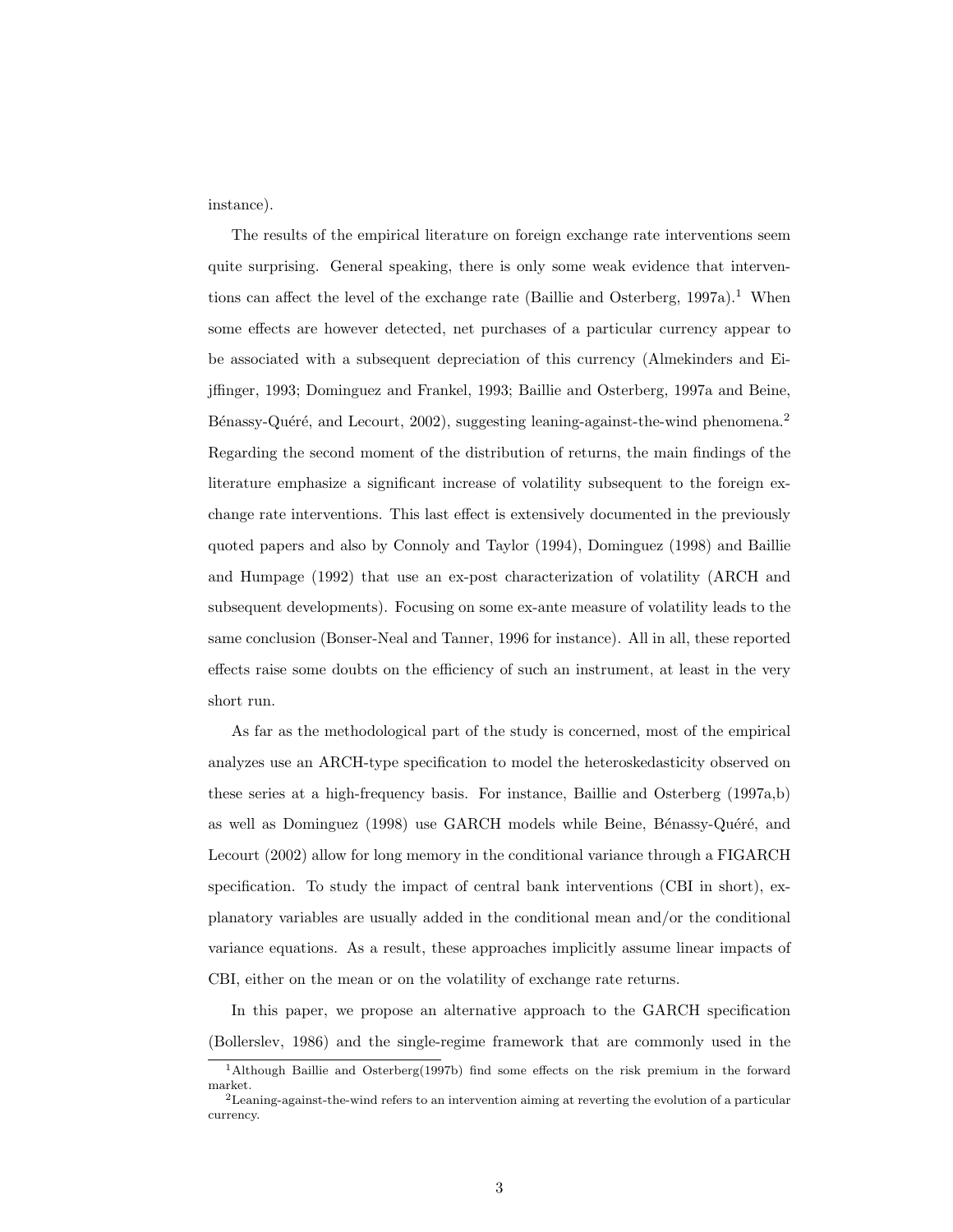empirical literature on the effectiveness of central bank interventions in the foreign exchange markets. In contrast with earlier analysis, we allow for regime-dependent frameworks to assess the impact of direct interventions. More specially, and following the approach proposed by Hamilton (1994), we assume that the evolution of the spot exchange rates depends on a latent regime variable whose dynamics is driven by a first-order Markov switching process. Then, in the spirit of Filardo (1994) or Diebold, Lee, and Weinbach (1994), the probabilities of switching from one regime to another depend on exogenous variables, in our case central bank interventions.

Compared to single-regime GARCH type models, one important advantage of such an approach is that it explicitly allows for different outcomes of central bank interventions with respect to the initial state of the economy. For instance, central bank purchases can lead to an increase in volatility when the markets are calm, but not if the market is in a state of high volatility. Similarly, the effect on the level of exchange rate could be different depending on whether the dollar is depreciating or appreciating. The economic rationale is as follows. The literature tends to favor the signalling channel as the prevailing channel of transmission of central bank interventions on foreign exchange rates. As pointed out by Dominguez (1998), according to the intervention signalling hypothesis, the expected effect of an intervention depends on whether its associated signal is unambiguous and consistent with the official goals of these operations. As indicated in Dominguez (1999), the motivations of the FED include among others influencing trend movements in exchange rates and calming disorderly markets. Therefore, depending on the prevailing state of the market, the signal of an intervention will be ambiguous or not and the effect on the two first moments of exchange rate changes will be different. Our results dealing with the effects of the central bank interventions on exchange rate volatility turn out to be consistent with this idea.

In this paper, different Markov switching models are estimated and a selected specification is then used for the study of the DEM/USD exchange rate over the 1985-1995 period. Some evidence is also provided for the YEN/USD in order to assess to which extent our results are only valid for the DEM. Due to data availability, the analysis of the YEN is performed over a shorter period, 1991-1995. It is found that this regimeswitching framework fits the data rather well on the one hand, and compares very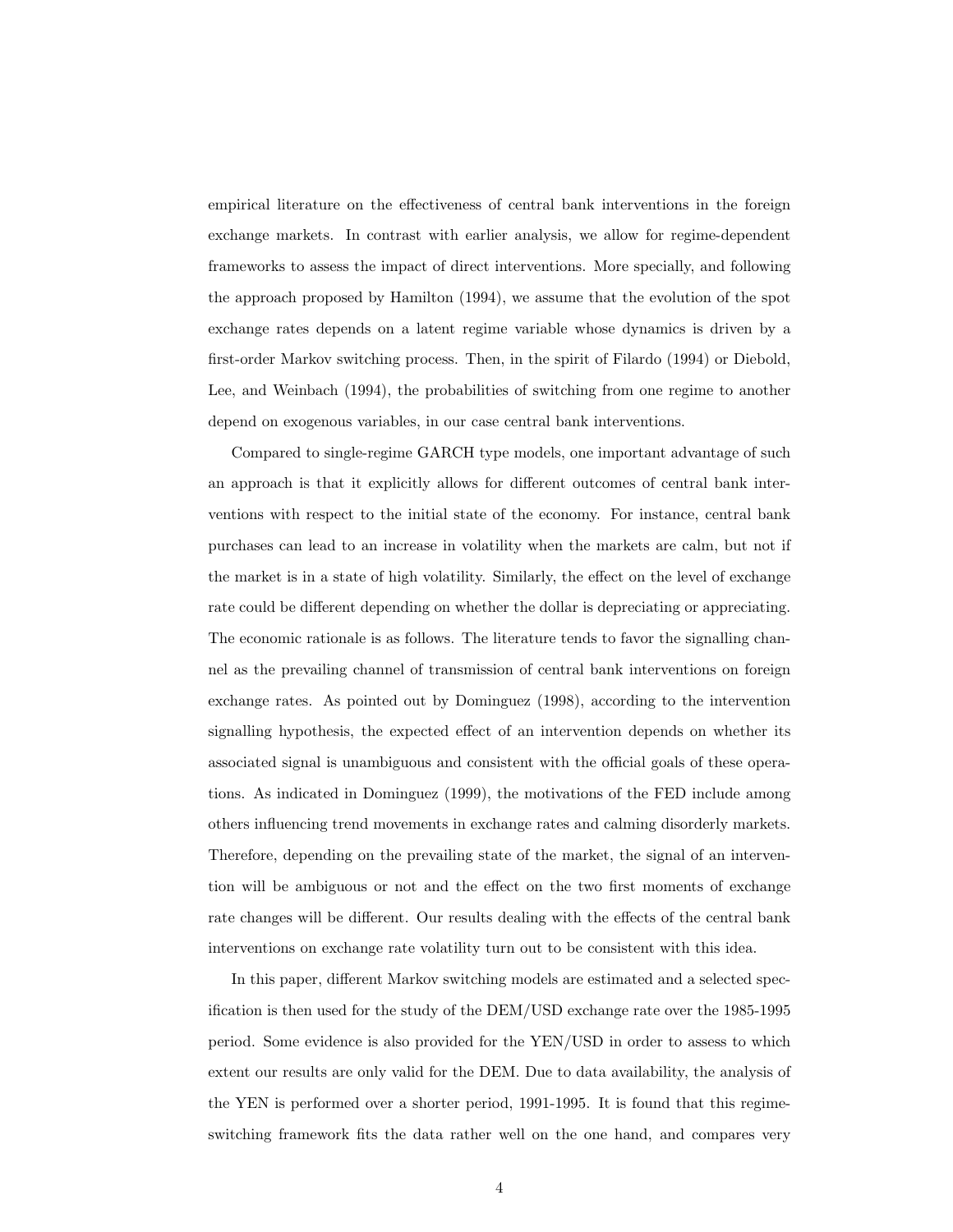well with usual GARCH specifications when investigating the respective out-of-sample forecasting properties on the other hand. One of our main conclusions is that official central bank interventions explain a significant part of the observed switches between volatility regimes. Our results lead us to challenge the previous conclusions according to which central bank interventions cannot have any stabilizing influence on the short run dynamics of exchange rates.

The paper is organized as follows. Section 2 investigates the relevance of several statistical models and presents some evidence in favor of a regime-switching model. Section 3 is devoted to the analysis of the effects of central bank interventions. Section 4 concludes.

## 2 Regime-dependent frameworks

This section introduces the Markov switching model on which our analysis is based. A comparison with the traditional GARCH model is carried out in order to justify such a regime dependent model. Some statistical model selection search within this class of models is also conducted so that a preferred model can be chosen and extended to time-varying transition probabilities.

### 2.1 Regime-dependent models versus single regime (G)ARCH models

Most of the statistical models used in the literature to study the impact of foreign exchange rate interventions are single-regime models in the sense that the parameters are assumed to be constant over the whole sample. In this paper, we introduce a more flexible framework by allowing the value of parameters to depend on the prevailing regime. Our data set consists of weekly returns of spot exchange rates  $y_t = 100 \times$  $ln(p_t/p_{t-1})$ , where  $p_t$  denotes the number of units of the foreign currency (the DEM or the YEN) per unit of USD. The data has been provided by the Bank of International Settlements. These are mid-day spot exchange rates quoted at Frankfurt at 2:00 pm (DEM) and at Tokyo at 10 am (YEN) in local time.<sup>3</sup> For the DEM, the data range from

<sup>&</sup>lt;sup>3</sup>In contrast with the previous literature, we use weekly data rather than daily data. Indeed, it is unclear (and controversial) what is the exact horizon of the central bank interventions. As reported by Neely (2000), an important proportion of central banks believe that the full effect of the intervention is seen over a few days or more. This suggests that the weekly frequency is relevant, at least from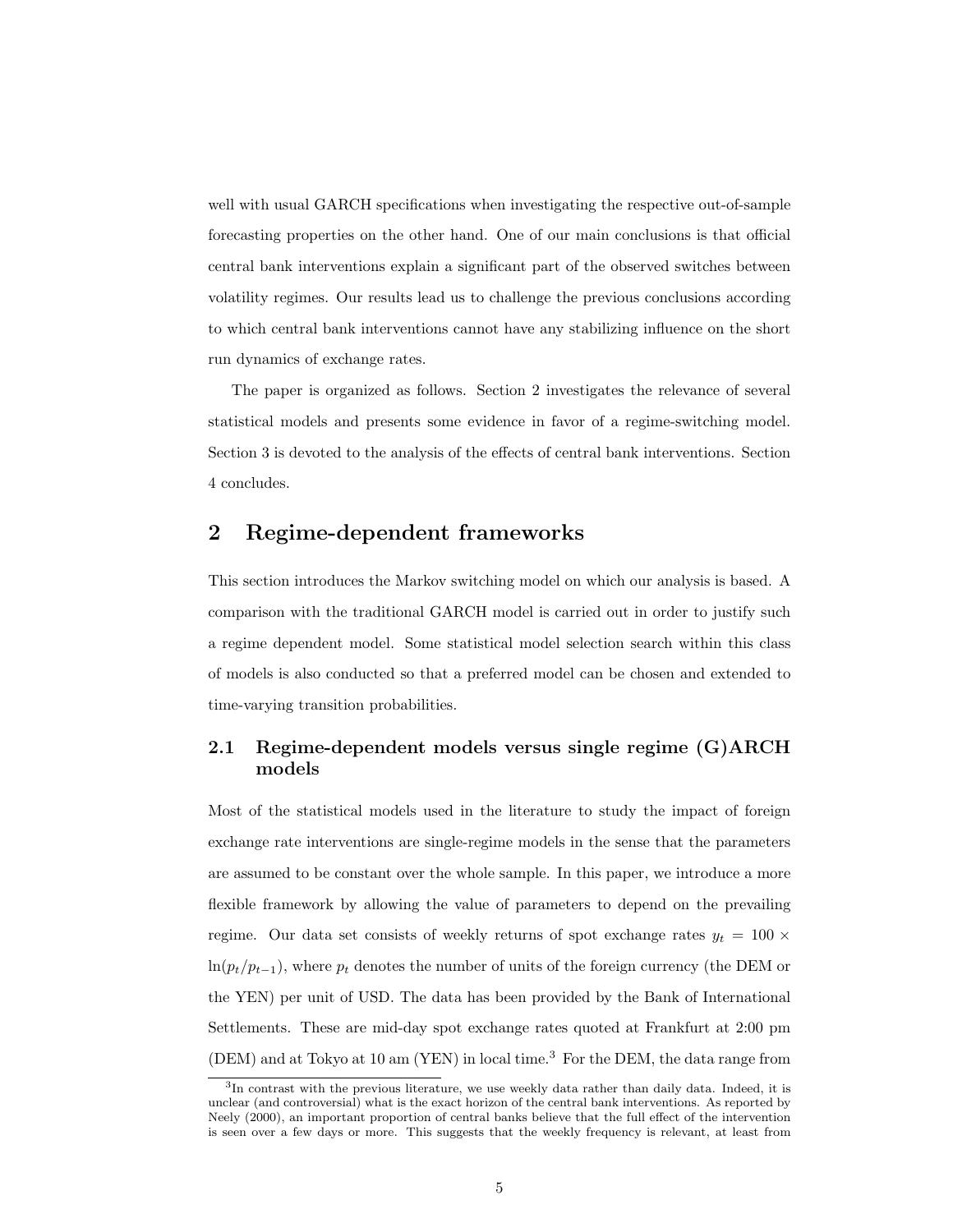the first week of 1985 to the last one of 1995, yielding 573 observations. This period turns out to include most central bank operations undertaken on the foreign exchange market during the 80's and the 90's. It also corresponds to the period subsequent to the two major agreements in this field, namely the Plaza (September 1985) and the Louvre (February 1987) agreements.<sup>4</sup>

To a certain extent, some substitutions are possible between ARCH and regimeswitching modelling.<sup>5</sup> Although the variance is constant *within* each regime in the latter model, the estimated conditional variance of this model is allowed to vary over time due to the evolution of the probabilistic assessment of being in the first or the second regime. In turn, this suggests that a two-regime model with a constant variance may be an alternative candidate to single-regime (G)ARCH-type models traditionally used in the empirical assessment of central bank interventions. As a starting point, we estimate a two-regime model with shifts allowed both in the conditional mean and variance. Such a framework is proposed by Hamilton (1994). Bollen, Gray, and Whaley (2000) have recently shown that such a model fits the exchange rate data rather well on the one hand and tends to outperform the usual GARCH model on the other hand. In the two-regime case, one has:

$$
y_t \quad | \quad \Omega_t \sim \Delta(\mu_1, \sigma_1^2) \text{ if } s_t = 1 \tag{1}
$$

$$
y_t \quad | \quad \Omega_t \sim \Delta(\mu_2, \sigma_2^2) \text{ if } s_t = 2,
$$
\n
$$
(2)
$$

where  $\Omega_t$  denotes the information set at time t and  $\Delta$  the Gaussian distribution function. In this framework, the dynamics of  $y_t$  is assumed to depend on an unobserved random variable  $s_t$  that can take on the values 1 or 2. This unobserved variable is then supposed to follow a first-order Markov process of the type:

the point of view of the central banks. Furthermore, it was implicit that the Plaza and the Louvre agreements focused on lower frequencies than the daily one which is usually considered in the literature. Nevertheless, extending this analysis to the daily frequency should be interesting but it is obviously beyond the scope of this paper.

<sup>&</sup>lt;sup>4</sup>For the YEN, given the availability of official central bank interventions of the Bank of Japan, the investigation period ranges from April 1991 to December 1995; this amounts to 272 observations.

 $5$ Kim and Kon (1999), Granger and Hyung (1999) or Beine and Laurent (2001) have recently provided some specific evidence on the strong interaction between structural change (captured for instance through regime switching models) and volatility persistence.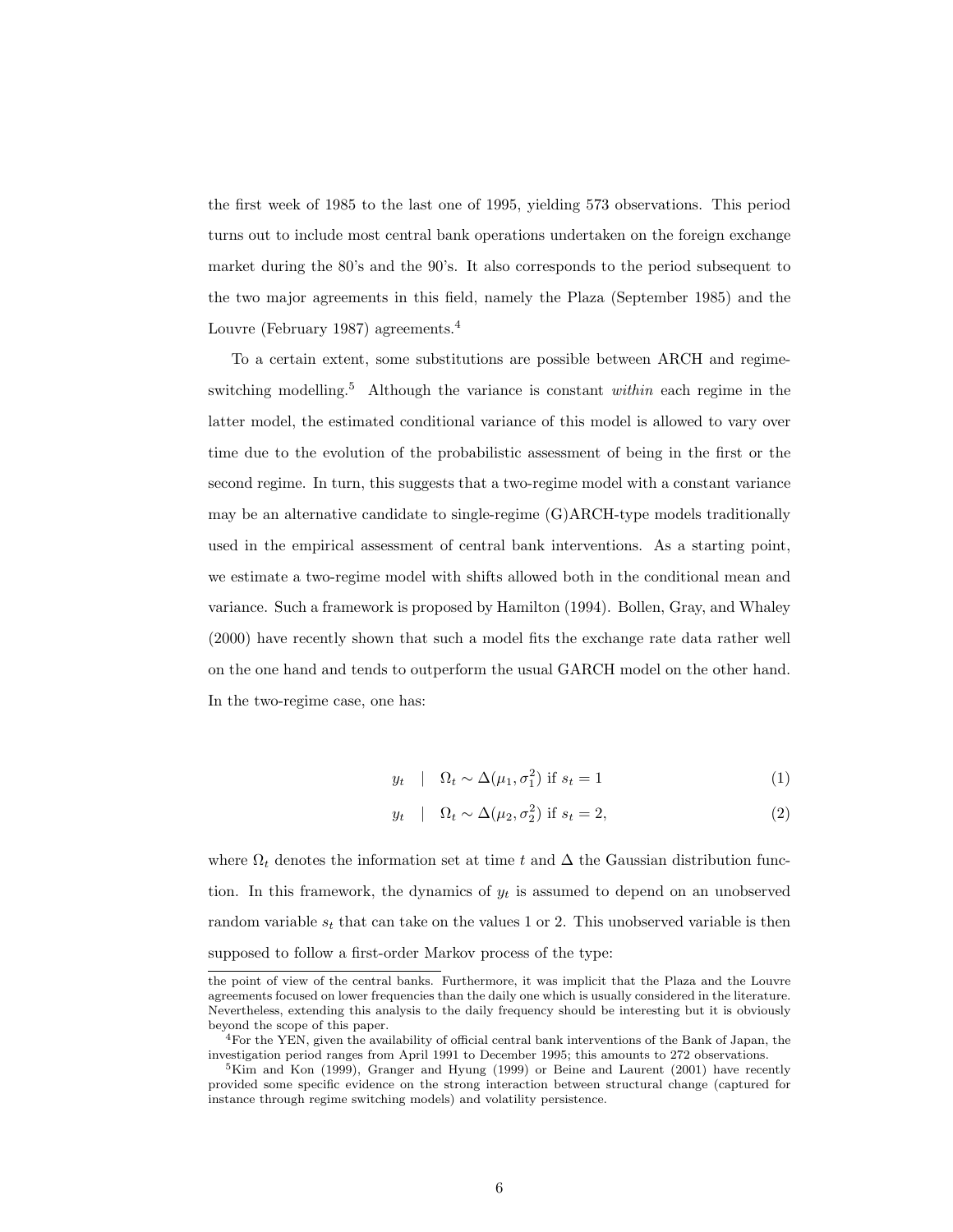$$
p_1 = \text{Prob}(s_t = 1 \mid s_{t-1} = 1) \tag{3}
$$

$$
p_2 = \text{Prob}(s_t = 2 \mid s_{t-1} = 2). \tag{4}
$$

In turn, these transition probabilities can be collected in the following P matrix:

$$
P = \begin{bmatrix} p_1 & 1 - p_2 \\ 1 - p_2 & p_2 \end{bmatrix}.
$$
 (5)

Because of the persistence of each regime (a stylized fact of Markov switching models applied to empirical finance<sup>6</sup>) captured by  $p_1$  and  $p_2$ , the model accounts for the volatility clustering observed in the data. Persistence and thus the relevance of the Markov switching approach require  $p_1$  and  $p_2$  to be significantly higher than 0.5. This contrasts with single-regime (G)ARCH approaches in which the evolution of the conditional variance is driven by volatility innovations and past values of variances.

Nevertheless, as reported by Bollen, Gray, and Whaley (2000), this two-regime framework imposes some restrictions that can be too strong to capture the dynamics of exchange rates. In particular, since the switching process involves both the mean and the variance, a particular combination of the level of returns and variance of exchange rates is enforced within each regime. For instance, if  $\mu_1 > \mu_2$  and  $\sigma_1^2 < \sigma_2^2$ , the first regime necessarily associates patterns of low volatility with patterns of high returns (appreciation of the USD), while the second regime captures high volatility episodes associated with phases of USD depreciation. Such a restriction can be rejected by the data and thus needs to be tested statistically. As analyzed by Bollen, Gray, and Whaley (2000), the model may be generalized to include independent shifts in the mean and in the variance. In this case, one has to define two latent variables,  $s_{\mu,t}$  and  $s_{\sigma,t}$ , relative respectively to the mean and to the variance process. As before, each of these two variables is governed by a first-order Markov process. The transition probabilities are denoted by  $p_{1,\mu}$  and  $p_{2,\mu}$  for the mean process and  $p_{1,\sigma}$  and  $p_{2,\sigma}$  for the variance one, respectively. This corresponds to a four-regime model with a new latent variable  $s_t$  $(s_t = 1, 2, 3, 4)$  taking values depending on the mean and variance regimes:

 $6$ See for instance Kim and Nelson (1999).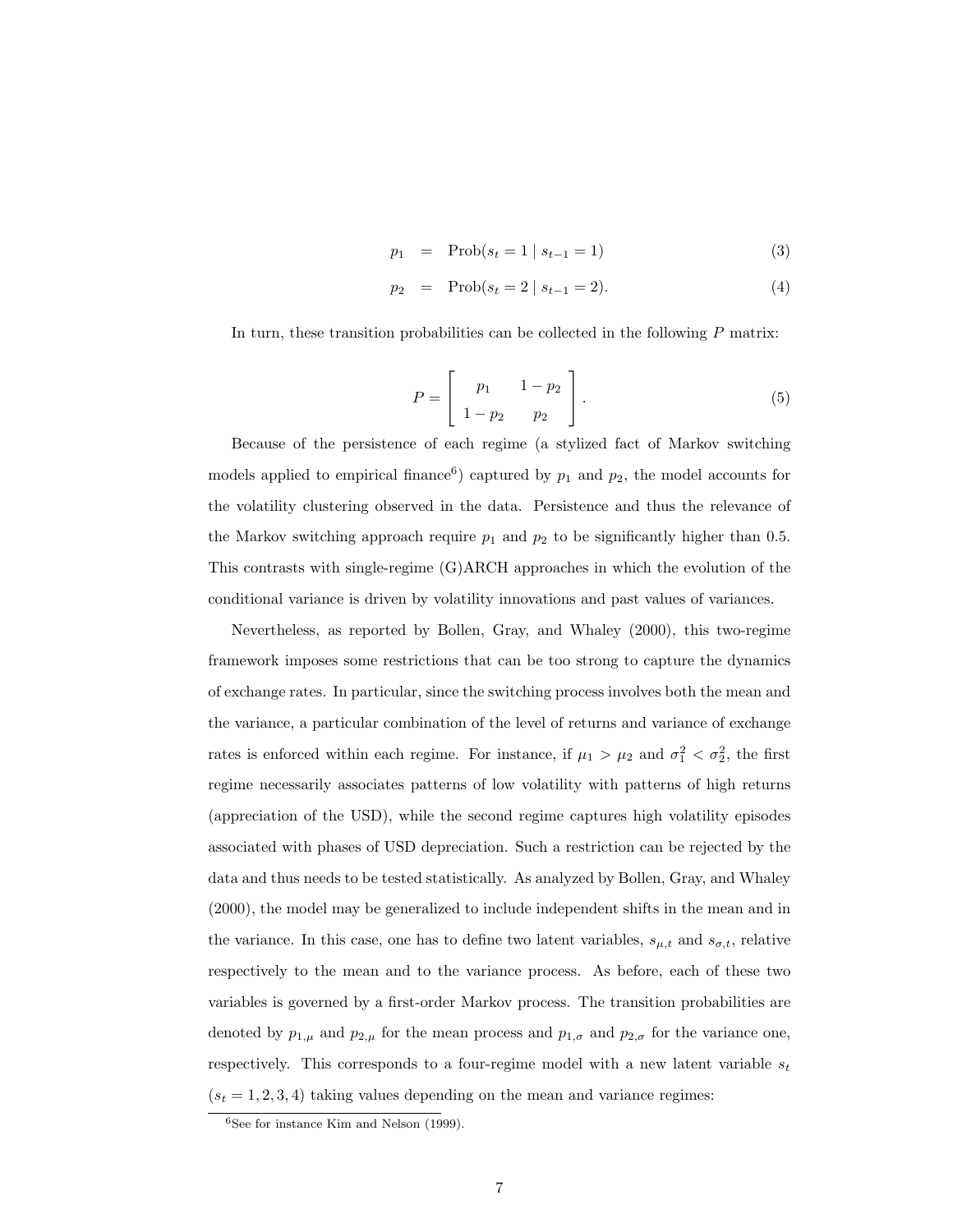$$
y_t \quad | \quad \Omega_t \sim \Delta(\mu_1, \sigma_1^2) \text{ if } s_t = 1 \tag{6}
$$

$$
y_t \quad | \quad \Omega_t \sim \Delta(\mu_2, \sigma_1^2) \text{ if } s_t = 2 \tag{7}
$$

$$
y_t \quad | \quad \Omega_t \sim \Delta(\mu_1, \sigma_2^2) \text{ if } s_t = 3 \tag{8}
$$

$$
y_t \quad | \quad \Omega_t \sim \Delta(\mu_2, \sigma_2^2) \text{ if } s_t = 4. \tag{9}
$$

In this case, one ends up with a  $(4 \times 4)$  matrix of transition probabilities (see for details Bollen, Gray, and Whaley, 2000 or Ravn and Sola, 1995).

The Markov switching regimes are estimated by the Expected Maximum Likelihood (EML) procedure (see for details Hamilton, 1994). In short, the EML estimation relies on the maximisation of the log-likelihood function  $\sum_{t=1}^{T} [Ln(\Delta(y_t | \Omega_t))]$  which is computed from the sum of the log-likelihood values conditional upon each regime:<sup>7</sup>

$$
Ln(\Delta(y_t \mid \Omega_t)) = Ln\left[\sum_{i=1}^{S} (\Delta(y_t \mid \Omega_t, s_t = i) \Pr(s_t = i \mid \Omega_t)\right],
$$
\n(10)

where S denotes the total number of regimes  $(1, 2 \text{ or } 4 \text{ in our analysis})$ . One has to be cautious in assessing the relevance of the two-regime model against either the oneregime model or the four-regime model since the standard conditions are not fulfilled to carry out usual likelihood ratio tests (LRT). Several solutions have been proposed (see for instance Hansen, 1992), including the adjustment of critical values proposed by Garcia (1998) for a set of specific two-regime models. When these adjusted critical values are not available, several features, like results from the usual diagnostic tests (Ljung-Box or information criteria for instance) or the forecasting performances, should be computed.

### 2.2 Results and comparison with GARCH model

Before using the Markov switching model to tackle the issue of central bank interventions, the different competing specifications should be compared and assessed and a preferred model should be selected. Tables 1 and 2 present the results obtained from the various Markov switching specifications.

<sup>&</sup>lt;sup>7</sup>For the estimation of the smoothed probabilities  $Pr(s_t = i \mid \Omega_t)$ , we rely on the algorithm developed by Kim (1994). Similar results have also been obtained with the alternative procedure developed by Gray (1996).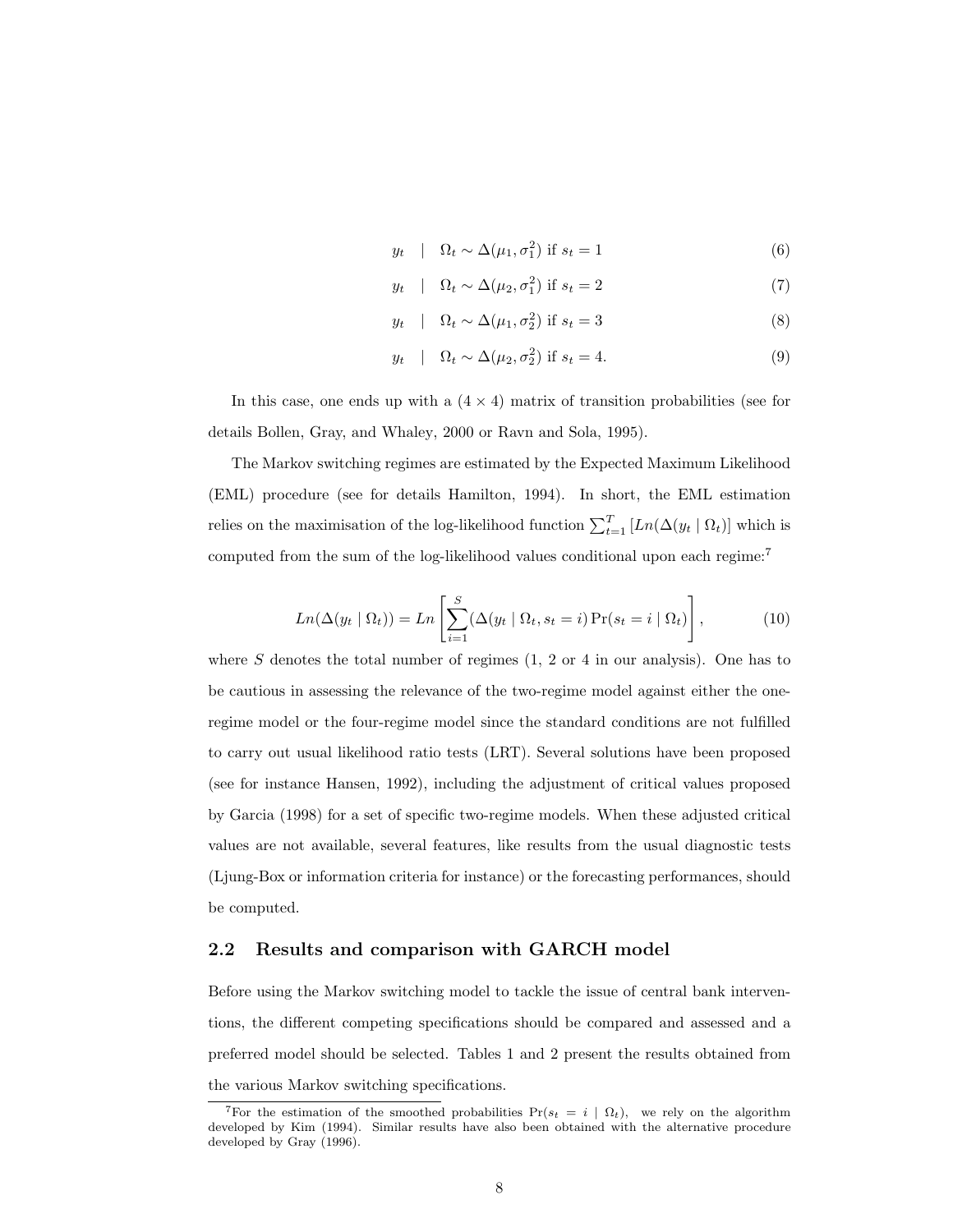### INSERT TABLES 1 and 2 about HERE

Table 1 indicates that the model with two dependent regimes is validated by the data. The one-regime model [model (1)] is clearly rejected in favor of the two-regime model with a switching mean [model (3)] using the  $\chi^2$  adjusted critical values provided by Garcia (1998) for this specific model. Indeed, the LRT amounts to 32.672, well above the critical value at the 99% confidence level (17.52). Comparing the four-regime model [model (4)] with model (3), a LRT clearly rejects the hypothesis of independence between mean and variance regime, but once again, because of the identification issue of some parameters under the null hypothesis, one cannot discriminate between these models on these grounds.<sup>8</sup> Nevertheless, information criteria (not reported here) and other standard diagnostics tend to favor the two-regime model. Another way to discriminate between these regime-switching models but also to compare them with the standard single-regime GARCH model is to investigate their relative out-of-sample forecasting properties. This is done in the next sub-section and will confirm that the four-regime model is clearly dominated.

From the results of model (3), it is also obvious that the estimated models capture volatility regimes rather than mean regimes, which is quite consistent with the literature on Markov switching models applied to exchange rates. The first regime is basically the high volatility regime with a variance  $\sigma_1^2$  roughly three times larger than the one in the second regime  $(\sigma_2^2)$ .<sup>9</sup> By contrast, the two unconditional means do not significantly differ across regimes, neither for the DEM nor the YEN. Restricting the mean to be constant leads to model (2) that can be compared to model (3); this restriction is supported by a LRT, which implies that model (2) is finally our preferred model for assessing the impact of interventions on both the mean and variability of exchange rate returns. Basically, the same result holds for the YEN: model (2) with a switching variance and a constant mean turns out to be the preferred model.

<sup>8</sup> It should also be noticed that as emphasized by Garcia (1998), unadjusted critical values tend in general to be too low. Therefore, it should be expected that using adjusted critical values would also lead to the rejection of the four-regime model in favor of the two-regime model.

<sup>&</sup>lt;sup>9</sup>Notice that Tables 1 and 2 report the estimated standard errors. In turn, this suggests that the variables introduced to explain the transition probabilities in model (3) should be mainly variables thought to influence exchange rate volatility and not the returns. In particular, one should use absolute values of central bank interventions.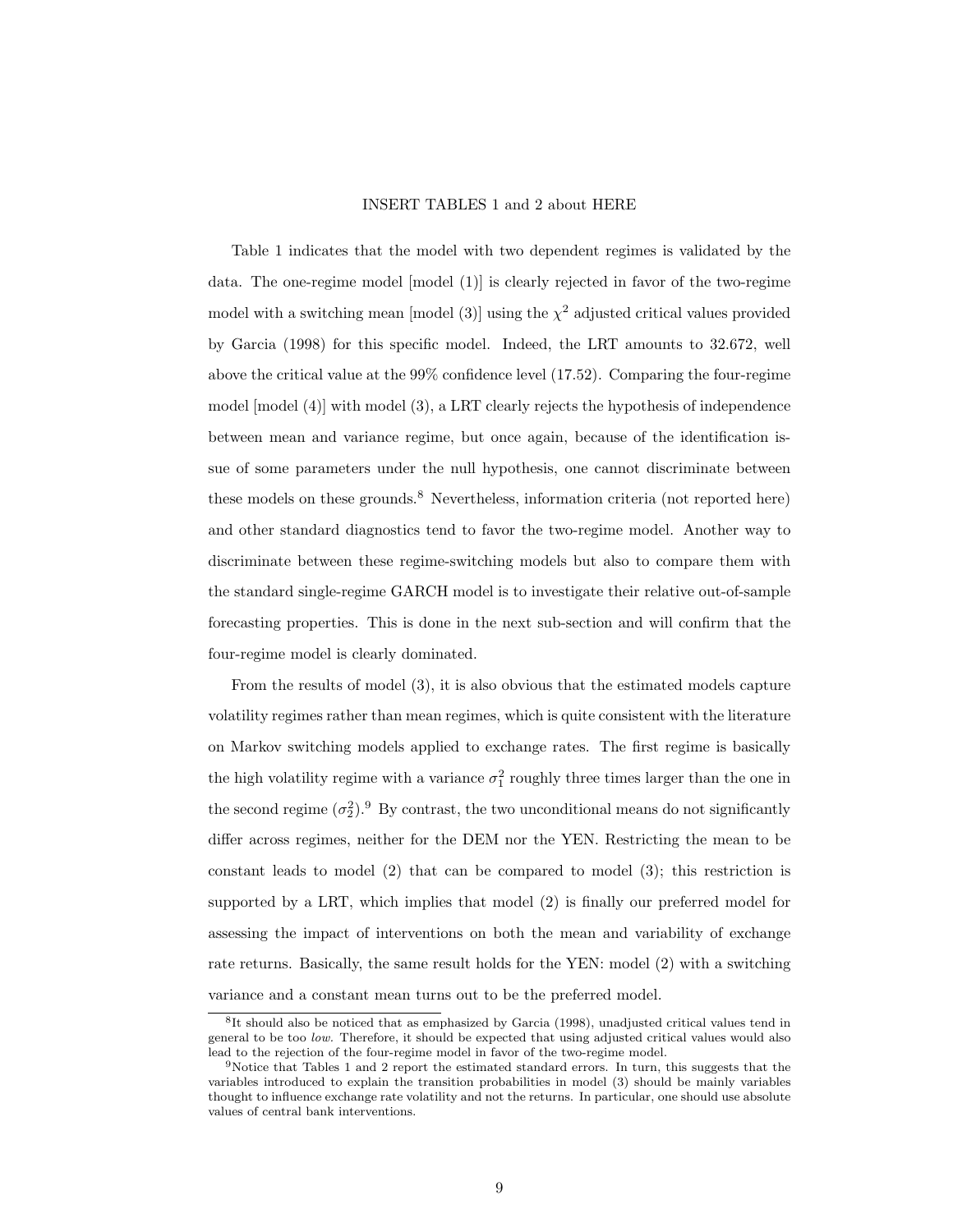Interestingly, the Ljung-Box statistics at lag 20 for the residuals  $(Q_{20})$  and the squared residuals  $(Q_{20}^2)$  suggest that the Markov switching models are supported by the data. In particular, allowing for a switching variance accounts for the heteroskedasticity present in the data without using the GARCH specification. By contrast, the model does not require a switch in the mean to account for the autocorrelation in the data, as suggested by the  $Q_{20}$  statistics for model (2). To illustrate this point and to compare these non-nested specifications, one may investigate the out-of-sample forecasting properties of each model.

### 2.3 Forecasting Performance

We compare the out-of-sample variance forecasts of five volatility models: the GARCH  $(1, 1)$ , the random walk  $(RW)$  and three regime switching models (two-regime with constant mean, two-regime with varying mean and four-regime models). The models are estimated for the  $DEM/USD^{10}$  using the first 521 observations (up to 1994) with the rest of the data (52 points) left for post-sample forecast evaluation. Variance forecasts at 1, 4 and 8 weeks horizons are constructed for each model.

The volatility forecasts should be compared with the realized variance over the forecast period. The usual measure for the observed volatility in the literature is the square of the returns or the absolute returns (Pagan and Schwert, 1990). However, in a recent paper dealing with daily volatility, Andersen and Bollerslev (1998) have shown that this measure is not fully relevant and have proposed an alternative measure. This new measure uses cumulated squared intradaily returns, also called "integrated volatility", which is a more precise measure of the daily volatility. In our analysis, the integrated volatility is defined as:

$$
\sigma_t^2 = \sum_{i=1}^5 y_{i,t}^2,\tag{11}
$$

where  $y_{i,t}^2$  is the squared return on day i of week t. For the two-regime and four-regime Markov switching models, the volatility forecast is of course a function of the regime probabilities.<sup>11</sup>

<sup>10</sup>This experience is not conducted for the YEN/USD due to the small sample size.

<sup>11</sup>See Appendix for further details.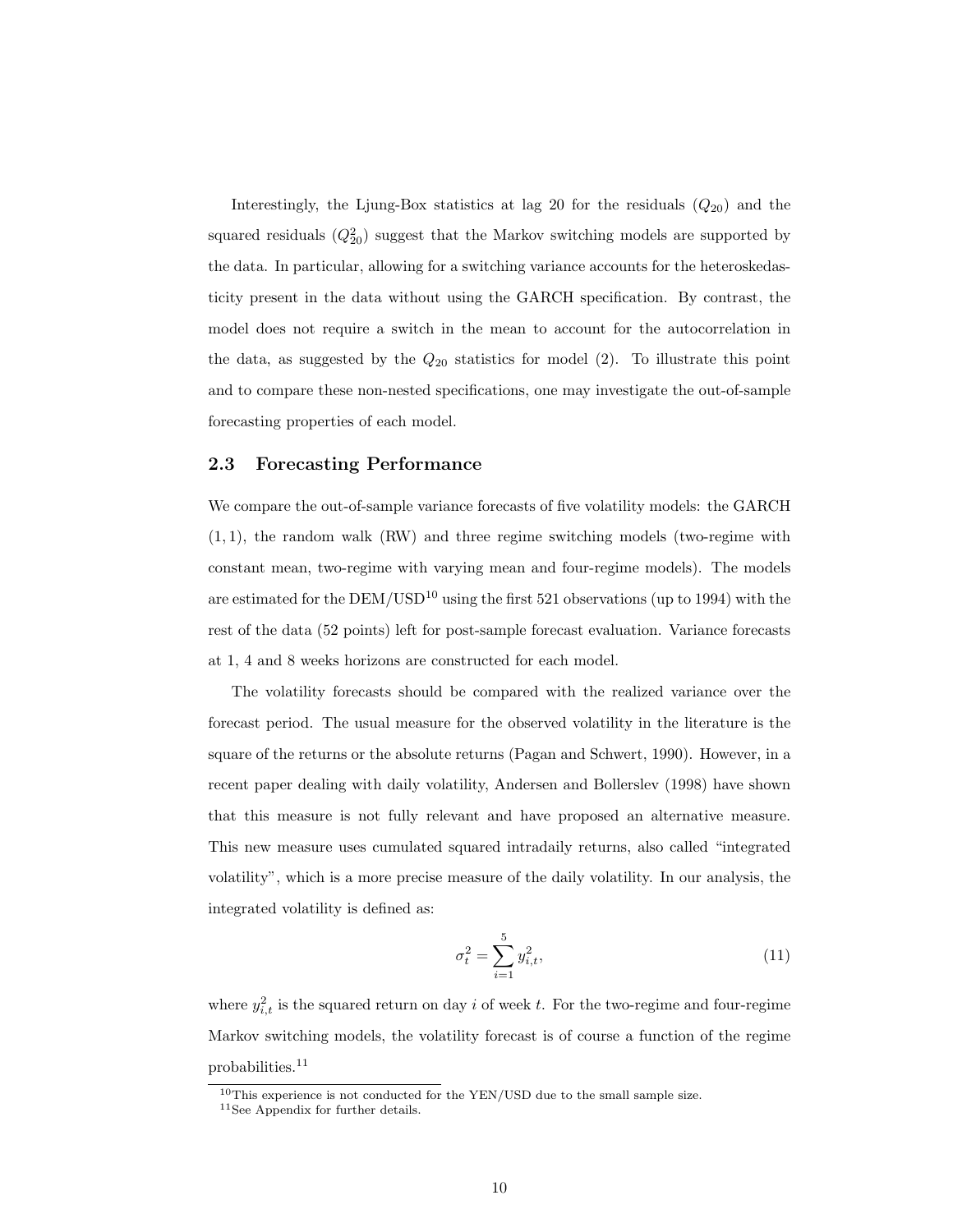To compare the forecasting performances of the different models, we use the following criteria:

- the Root Mean Squared forecast Error (RMSE) generally used in the volatility forecast literature;
- the Heteroskedastic Mean Average Error (HMAE) of Andersen, Bollerslev, and Lange (1999) which is adjusted for ARCH effects;
- the Logarithmic Loss Function (LL) of Pagan and Schwert (1990) as well as Bollerslev, Engle, and Nelson (1994), which stresses the influence of low volatility periods.

The forecast horizon has been set to 1, 4 and 8 weeks. Summary statistics are given in Table 3, respectively in panels A, B and C.

### INSERT TABLE 3 about HERE

Results in Table 3 show that the two-regime model with constant mean often leads to a reduction of the variance forecasts errors relative to others models. Such a result is obtained for each forecast length, at least using one criterion. Exceptions are the HMAE and the LL criteria at the one-week horizon and the RMSE criterion at the eightweek horizon. As a whole, it comes out that our preferred model compares very well with the  $GARCH(1,1)$  model. More importantly, in almost all cases, the two-regime model clearly outperforms the four-regime model.<sup>12</sup> This may be due to the fact that the uncertainty regarding the estimates of the mean parameters is quite important in the four regime model. Thus, this legitimates the use of the two-regime with constant mean model compared to a GARCH (1,1) specification or to the four-regime model and tends to support the findings drawn from the estimations reported in Tables 1 and 2. Figure 1 plots the conditional variances implied by model (2) and by a GARCH specification. It is seen that both models give rise to similar episodes of high and low volatility.

### INSERT FIGURE 1 about HERE

<sup>12</sup>Except for the HMAE criteria at four-week horizon.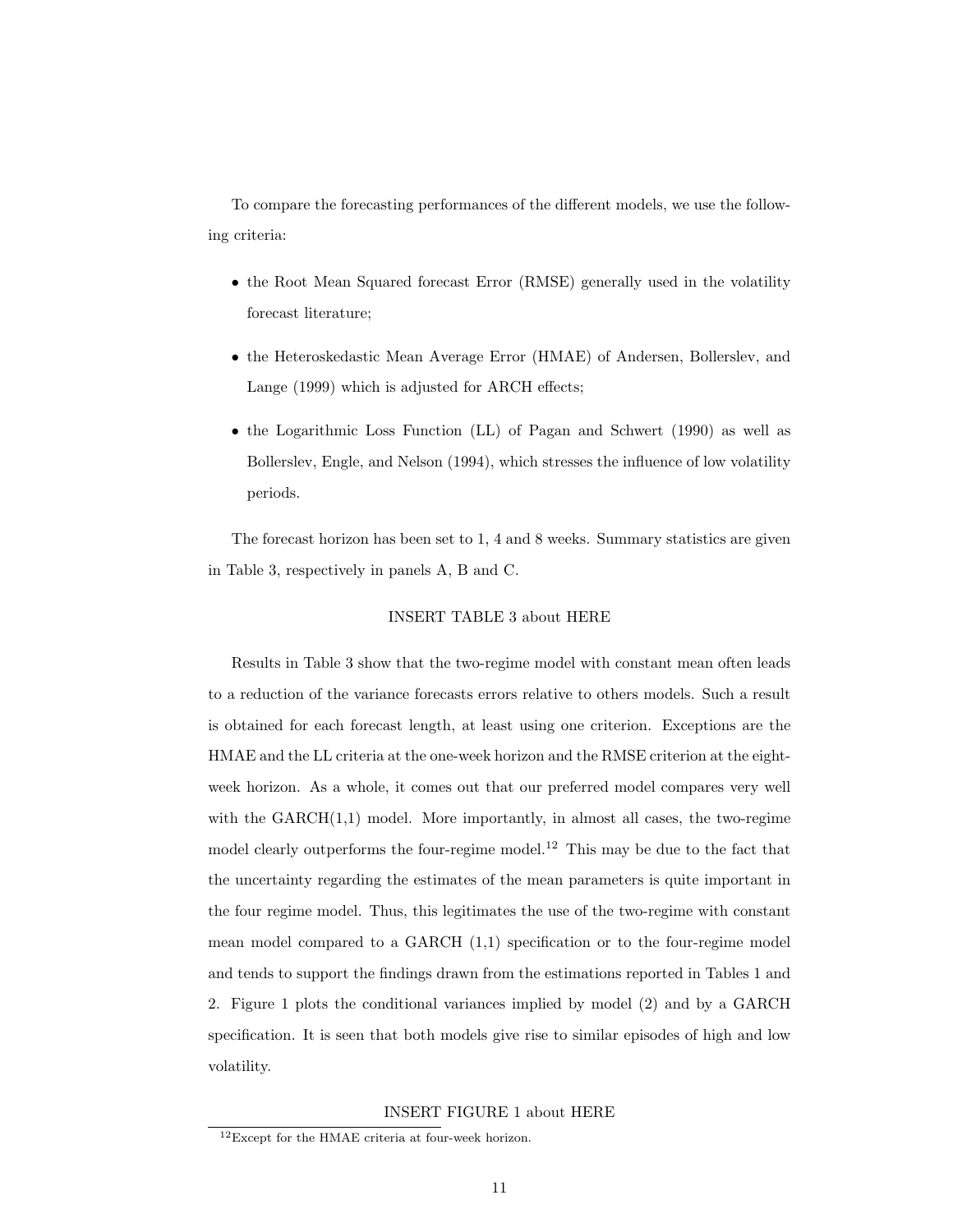## 3 The impact of central bank interventions 3.1 The TVTP model

As explained in Section 2.1, the change over time of the probabilities of being in one particular regime is in the Markov switching framework the only driving force of the dynamics of the conditional mean and variance of the exchange rate returns. Within each regime, these mean and variance remain constant. Up to now, the transition probabilities of remaining in a particular regime only depend on the previous state of the economy, i.e. the volatility level of past week. To study the impact of central bank interventions on the dynamics of exchange rate returns, we follow Filardo (1994) and Diebold, Lee, and Weinbach (1994) and extend the constant transition probability assumption (see Eq.  $(3)$  and  $(4)$ ) by conditioning the transition probabilities on exogenous variables (in our case central bank interventions) through a logistic specification. For instance, in the two-regime model similar to model (2) that involves only volatility regimes, one has:

$$
p_{1,t} = Prob(s_t = 1 | s_{t-1} = 1, |x_{t-1}|)
$$
  
= 
$$
1 - \left[1 + \exp(\eta_{1,0} + \sum_{i=1}^k \eta_{1,i} |x_{i,t-1}|)\right]^{-1}
$$
 (12)

$$
p_{2,t} = Prob(s_t = 2 | s_{t-1} = 2, |x_{t-1}|)
$$
  
=  $1 - \left[1 + \exp(\eta_{2,0} + \sum_{i=1}^k \eta_{2,i} |x_{i,t-1}|)\right]^{-1},$  (13)

where  $x_t$  is a matrix of k explanatory variables, i.e.  $x_t = (x_{1,t}, \ldots, x_{k,t})$ . In our framework, these explanatory variables are of course the central bank interventions. In the subsequent estimations we use  $k = 1$  when dealing with coordinated interventions and  $k = 2$  with unilateral interventions.

We use model (2) and also introduce interventions as explanatory variables of the conditional mean of exchange rate returns. This implies that we allow only for linear effects on the returns:

$$
y_t = \mu + \sum_{i=1}^k \varpi_i x_{i,t-1} + \varepsilon_t.
$$
 (14)

By contrast, since interventions influence the transition probabilities of volatility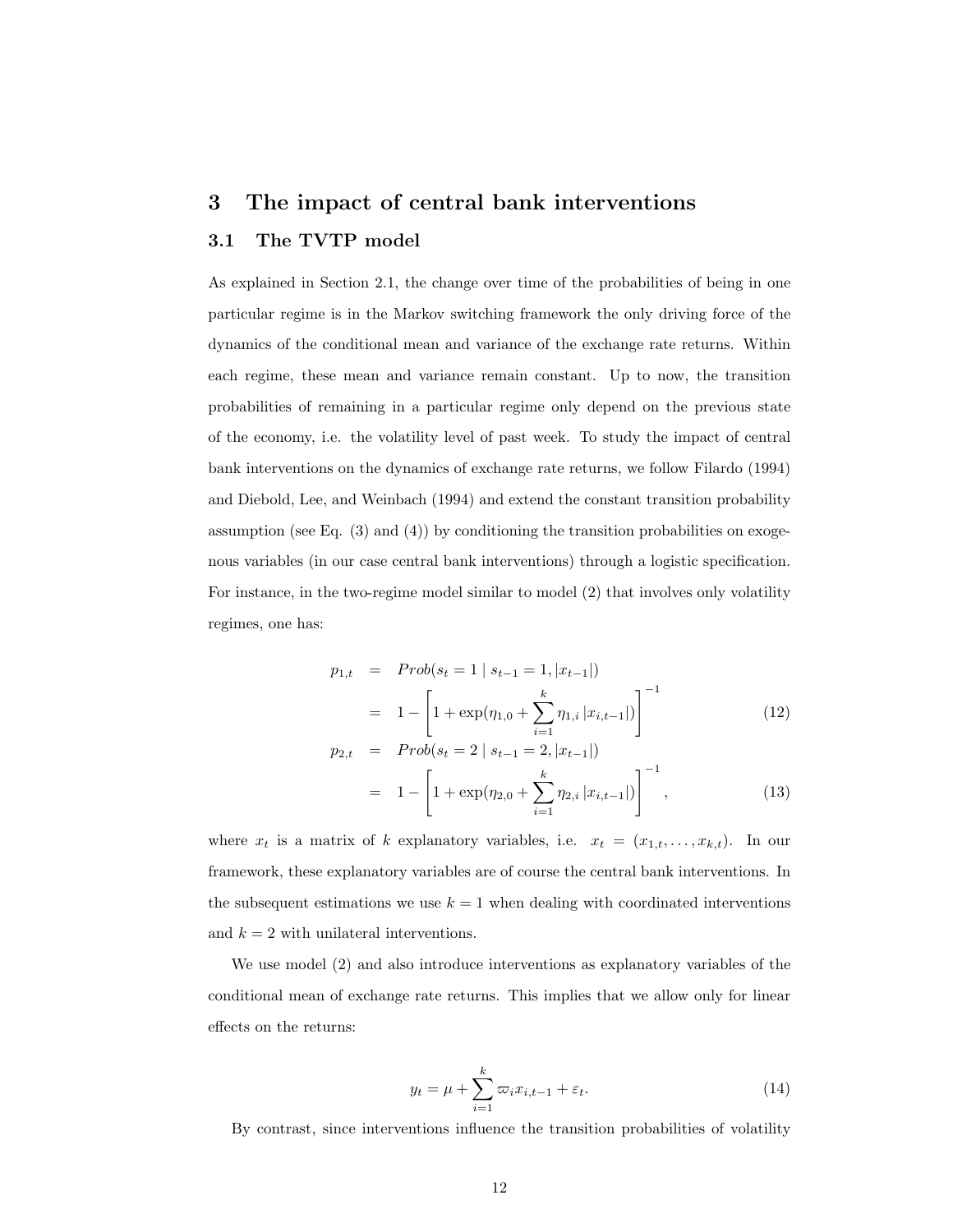regimes, they should be introduced in a non-linear way in the conditional variance specification. Filardo (1998) provides the necessary conditions to ensure that the estimation of models with time-varying transition probabilities (TVTP) with a ML procedure is possible and relevant. According to the main condition of Filardo (1998), the explanatory variables should be conditionally uncorrelated with the latent regime variable  $(s_t)$ . Thus one should check that the central bank interventions are not caused in a systematic way by the level of exchange rate volatility. From an econometric point of view, this is similar to the well-known simultaneous bias problem which has been investigated in the literature of central bank interventions. In this respect, evidence presented in the literature is rather mixed: regarding the mean, central banks tend to lean against the wind (Almekinders and Eijffinger, 1993; Dominguez, 1998; Baillie and Osterberg, 1997b and Beine, Bénassy-Quéré, and Lecourt, 2002). In other terms, it is the tendency to depreciate rather than the mere previous change in the level that matters. Concerning volatility, the results appear rather mixed. Baillie and Osterberg (1997a) find that volatility caused interventions on the 1985-1991 period. Nevertheless, using another measure of conditional variance over the same period, Beine, Bénassy-Quéré, and Lecourt (2002) find less evidence according to which volatility levels motivate the intervention of the major central banks, at least for the DEM. As a whole, it turns out that the condition of non-causality from the current state of the market to the central bank interventions is far from being fulfilled. As a result, one should use oneweek lagged interventions( $|x_{i,t-1}|$ ) rather than the contemporaneous ones  $(|x_{i,t}|)$  in the TVTP in order to ensure that such a simultaneous bias does not occur. Given that we work with volatility regimes, both specifications are used to assess the robustness of the results.<sup>13</sup> Before proceeding to the ML estimation, we describe the central bank intervention data.

### 3.2 The intervention data

Our data consists of weekly official central bank interventions of the Federal Reserve (FED) and the Bundesbank (BB) on the DEM/USD market over the 1985-1995 period

<sup>&</sup>lt;sup>13</sup>This is especially important in the DEM case. For the YEN, all results emphasize some causality from exchange rate volatility to interventions (see Beine, Bénassy-Quéré, and Lecourt, 2002 for details). Not lagging these interventions would definitely result in endogeneity biases.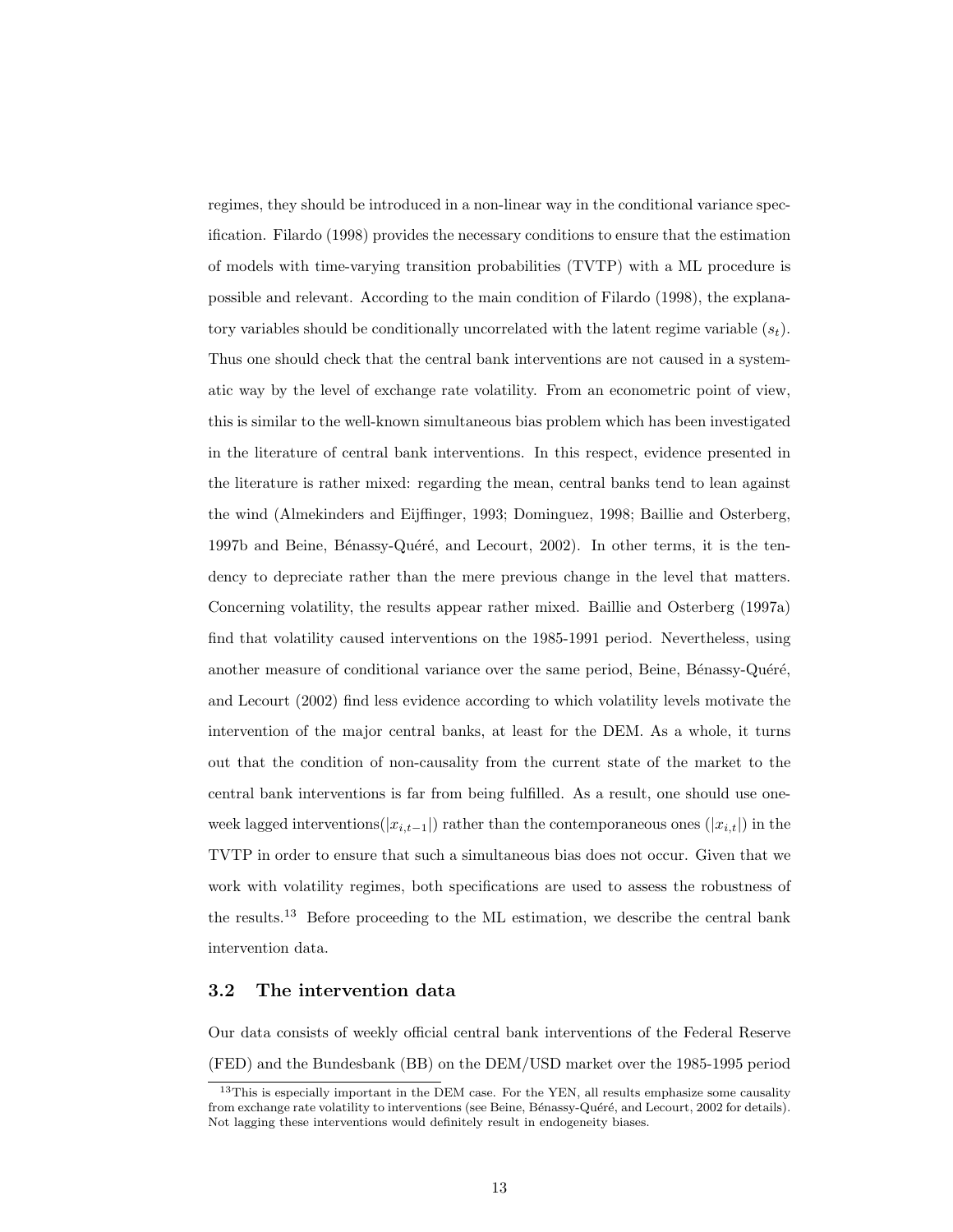and the interventions of the Federal Reserve (FED) and the Bank of Japan (BoJ) on the YEN/USD market over the 1991-1995 period. As in Bonser-Neal and Tanner (1996), Dominguez and Frankel (1993) or Dominguez (1998), we distinguish between the nature of these interventions.

First, we use discrete variables focusing on the number of official interventions days rather than on the (cumulated) amounts of daily interventions. Basically, this allows us to assess the influence of the presence of the banks in the markets, and emphasizes the signalling channel of interventions rather than the basic portfolio effect. Table 4 provides the number of (official) intervention days for each central bank.<sup>14</sup> The number of coordinated interventions is also given. Two interventions are said to be coordinated if they happen on the same day and in the same direction. For the DEM, we take FED interventions at day  $t-1$  but Bundesbank interventions at time t in order to account for time lags between the markets. For the YEN, we consider FED and BoJ interventions at day  $t-1$ .<sup>15</sup>

### INSERT TABLE 4 about HERE

Because the number of coordinated interventions is large, one may expect that the weekly intervention data will be highly correlated. Table 5 confirms that, in the case of the DEM, the correlation between interventions measured through discrete variables, both in levels<sup>16</sup> and in absolute value (used in the conditional volatility specification) is very high.<sup>17</sup>

### INSERT TABLE 5 about HERE

Such a high correlation would give rise to multicollinearity problems and poor estimates of standard errors. To account for this problem, we isolate unilateral interventions, i.e. interventions made by a single central bank on a particular day. The

 $14$ Table 4 provides the number of official and reported interventions. Reported interventions are obtained from reports extracted from the financial newspapers (we are grateful to K. Bonser-Neal for providing the reported interventions on the DEM market over the 1985-1991 period). Given the important discrepancy between reported and official interventions (see for instance the reported interventions for the YEN), we prefer to focus on official interventions.

<sup>&</sup>lt;sup>15</sup>The German market is six hours ahead of the US market and lags the Japanese market by 8 hours.  $16$ In this case, the variable is trinomic: -1 indicates that the bank is selling dollars, 0 means that the bank does not intervene and 1 that the bank is buying dollars.

<sup>&</sup>lt;sup>17</sup>Similar results are also obtained for the YEN (although the problem seems less important given the lower proportion of coordinated interventions. These results are not reported in order to save space.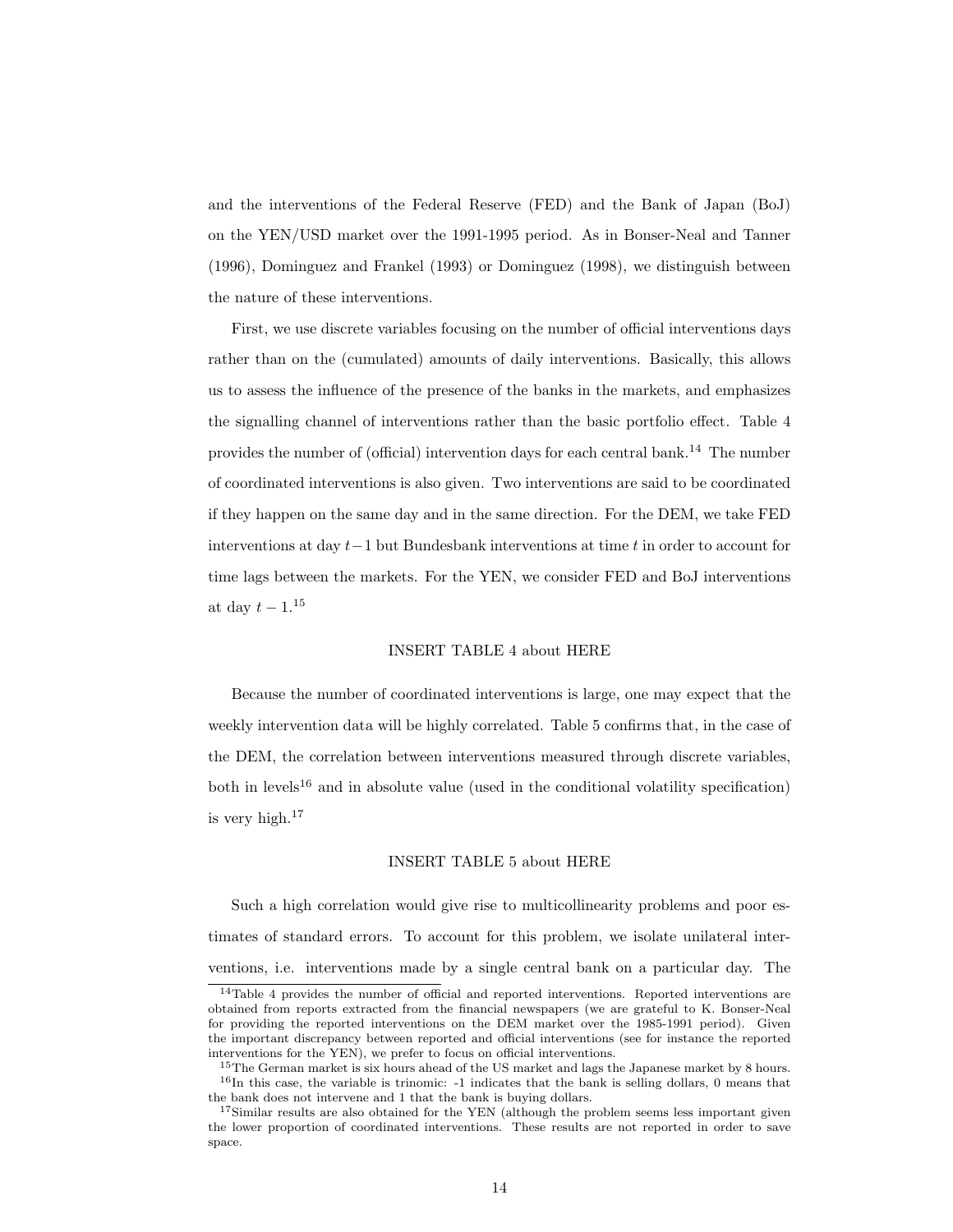cross correlations between these adjusted interventions given in Table 6 show that the correlations have dramatically decreased and thus multicollinearity should not be a problem in our estimations. We run two types of regressions with discrete variables: the first one relies only on the unilateral interventions while the second one uses only the coordinated interventions. This distinction makes sense from an economic point of view as some authors have argued that the effect of coordinated interventions is more powerful than the one obtained by unilateral ones (see among others Catte, Galli, and Rebecchini, 1992; Dominguez and Frankel, 1993 and Weber, 1996).

### INSERT TABLE 6 about HERE

### 3.3 The results

Tables 7 and 8 report the estimation results for the DEM and the YEN respectively. In both cases, the two-regime specification with a constant conditional mean is used. In these models, central bank interventions enter linearly the conditional mean equation. The official central bank interventions are modelled using discrete variables giving the number of intervention days over a particular week. For both currencies, we study the effect of coordinated and unilateral interventions.<sup>18</sup>

### INSERT TABLES 7 and 8 about HERE

Basically, our results are in agreement with the literature as far as the conditional mean of exchange rate returns is concerned. This is not surprising since the basic specification (i.e. linear impacts of the interventions) is consistent with the previously adopted approaches: the Bundesbank purchases of dollars lead to a subsequent depreciation of the USD, which is also documented in Almekinders and Eijffinger (1993), Dominguez and Frankel (1993), Baillie and Osterberg (1997a) and Beine, Bénassy-Quéré, and Lecourt  $(2002)$ . Baillie and Humpage  $(1992)$  interpret this result as a smoothing effect, suggesting that the depreciation might have been even sharper without such an intervention. The FED interventions do not give similar results, at least

<sup>&</sup>lt;sup>18</sup>However, in the case of the YEN, it is impossible to consider the effect of unilateral interventions of the FED, given that there is only one occurrence over the considered period (see also Table 4). This unilateral intervention occurred on the May  $24^{th}$ , 1993.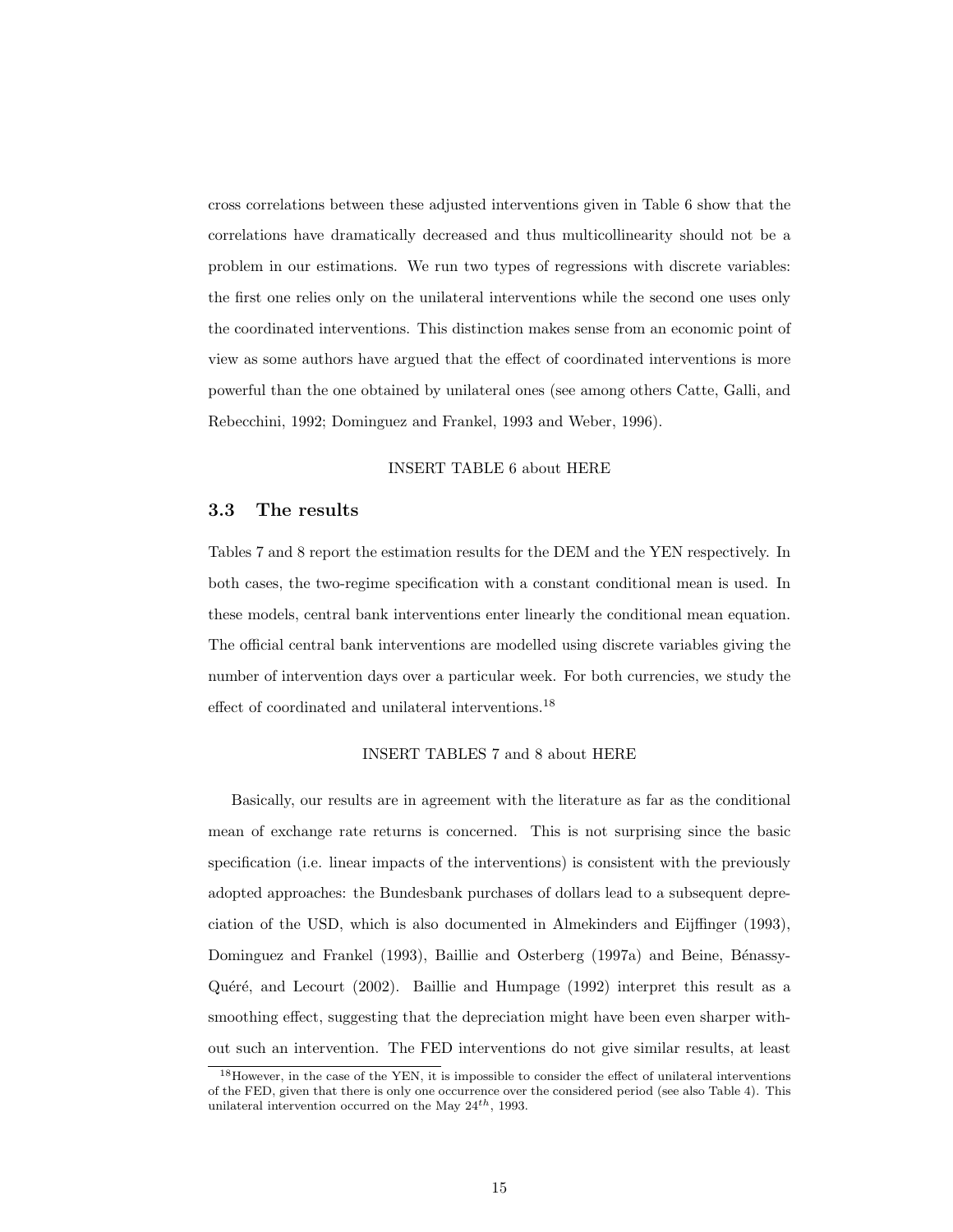over the 1985-1995 period.<sup>19</sup> The results for the YEN suggest that coordinated interventions or unilateral operations of the BoJ have a limited impact on exchange rate returns.

Our results present a quite different view regarding the effects of interventions on exchange rate volatility. In contrast with the single regime GARCH framework, our regime-dependent specification allows us to account explicitly for the initial state of the market in which a specific intervention occurs. Almost all regression results of Tables 7 and 8 clearly show that when the market is in the low volatility state, central bank interventions tend to increase volatility (see estimates of  $\eta_{2,i}$  (i = 1, 2).<sup>20</sup> Our results also suggest that the unilateral interventions had less power than coordinated ones in "moving" the markets. This tends to be consistent with the main results of the literature.

Nevertheless, it is also found that, when the market is quite volatile (i.e. when the high volatility regime prevails), direct coordinated interventions can have a stabilizing impact. In the second column of Tables 7 and 8 (labelled "Coordinated"), the  $\eta_{1,1}$ parameter is negative and significant at the 5% level. To a certain extent, such a result is fairly new in the literature.<sup>21</sup> Furthermore, it holds for *both* pairs of currencies. As suggested by the results reported in the third column of Table 7 (labelled "Coordinated (no lag)"), this stabilizing impact is robust to the choice of the one-week lagging procedure whose goal is to account for the potential endogeneity problem.<sup>22</sup> Quite interestingly, this stabilizing impact occurs in the case of coordinated interventions only when the high volatility regime prevails. It should be stressed that such a result is fully consistent with the signalling approach presented in Dominguez (1998) who shows that an intervention can reduce exchange rate volatility only if such an intervention is credible and its associated signal is unambiguous. If the intervention occurs in the high

<sup>&</sup>lt;sup>19</sup>Beine, Bénassy-Quéré, and Lecourt (2002) obtain different results across sub-periods concerning the effects of the FED interventions on the conditional mean. While the full period (1985-1995) is associated with positive signs (albeit not always significant), the estimations relative to the 1985-1991 sub-period yield negative signs (net purchases associated to a depreciation).

<sup>&</sup>lt;sup>20</sup>For instance, when  $\eta_{2,1}$  is significantly negative, this means that coordinated interventions tend to reduce the probability of remaining in the low volatility regime and thus tends to increase exchange rate volatility.

<sup>&</sup>lt;sup>21</sup>Note that this dampening effect of central bank intervention is also found by Murray, Zelmer, and McManus (1996). They show that this effect is specific to some circumstances (including the size of the intervention) but do not make any distinction concerning the prevailing level of volatility.

<sup>&</sup>lt;sup>22</sup>In contrast with the DEM, for the YEN, previous empirical evidence emphasizes this simultaneity problem even on the volatility side.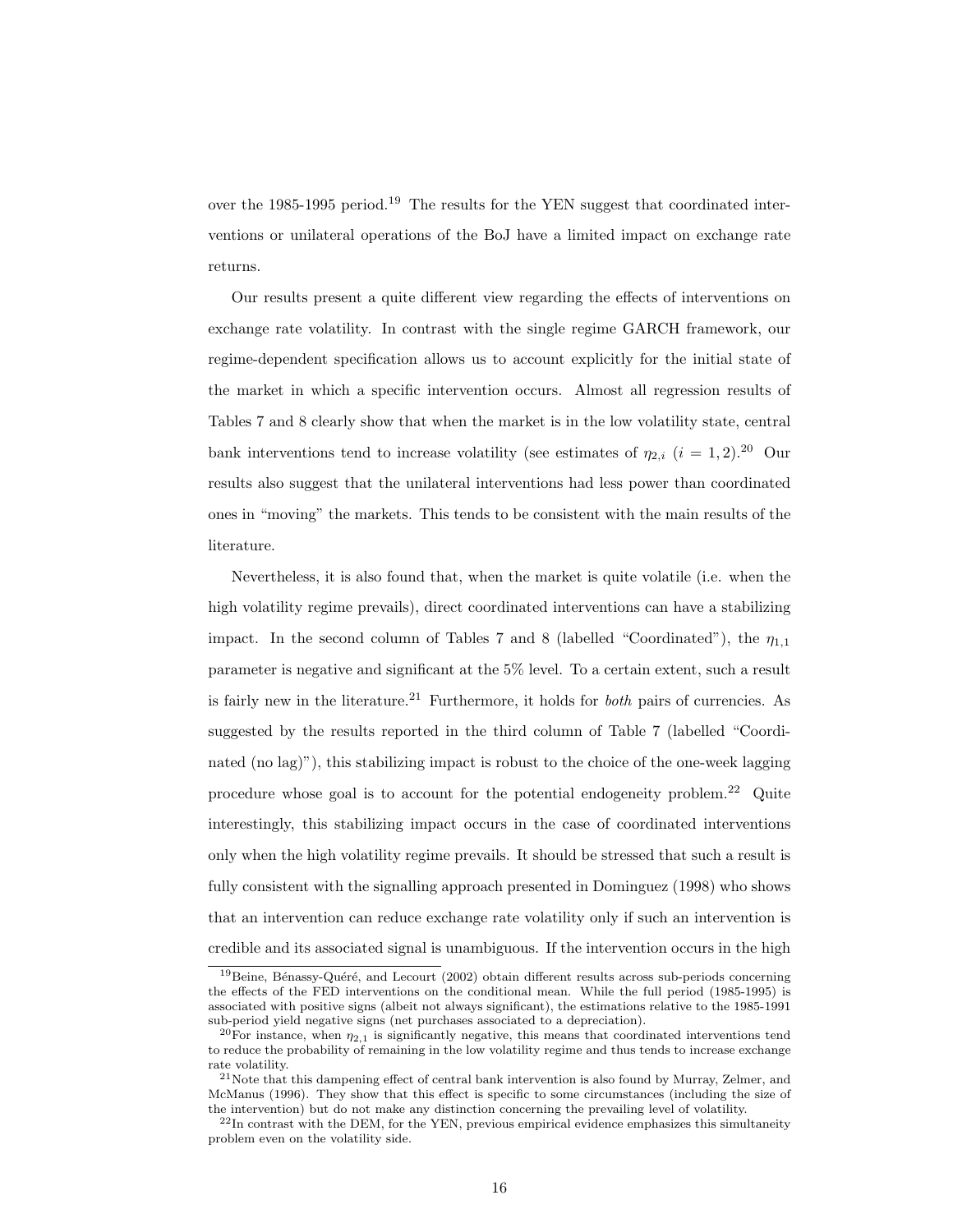volatility regime, the objective of reducing exchange rate volatility is best understood by the market, especially subsequent to the Louvre Agreement which was made public in 1987. By contrast, when the market is less volatile, the signal associated to the intervention is more ambiguous and the resulting effect on exchange rate volatility is definitely positive, a case clearly identified in the signalling approach.<sup>23</sup> These findings are also in agreement with the recent results of Mundaca (2001) in the special case of the interventions carried out by the bank of Norway.<sup>24</sup>

Moreover, it should be noticed that the size of these effects can be substantial. For example, in the case of the DEM, if both central banks intervene once on a particular week in a concerted way whereas the market is in the high volatility regime, the probability of remaining the next week in this regime drops from 89.62% to 54.4%; in other words, the expected number of weeks of high volatility in this market drops from 9.62 weeks (more than two months) to 2.19 weeks.<sup>25</sup> Ceteris Paribus, when both banks intervene three times during the same week, the probability of remaining in a high volatility regime falls below 3%.<sup>26</sup>

Our results also shed an interesting light on the results found in the literature. As illustrated by Baillie and Osterberg (1997 a,b), all studies emphasize either a positive impact or no effect of interventions on exchange rate volatility. Single regime specifications cannot account for the initial state of the market. As a result, the estimates of the effect of the central bank interventions tend to correspond to an average effect. Because the occurrences of the low volatility regime are more frequent (i.e.  $\hat{p}_1 < \hat{p}_2$  or equivalently  $\hat{\eta}_{1,0} < \hat{\eta}_{2,0}$  for both exchange rates), single regime estimates tend to be

<sup>23</sup>Another interpretation involves the traded amounts on the market. Indeed, volatility and traded volumes on the market are often related (see for instance MacDonald (2000) on this point). Furthermore, trading volumes reflect the amount of information processed by the market. This could suggest that the way central bank interventions affect the behavior of market participants depends on market activity and the amount of information flows.

 $^{24}$ Mundaca (2001) shows that the direct interventions carried out by the Bank of Norway were stabilizing when they occurred while the exchange rate was moving around the central parity of the currency band rather than near the weakest edge of this band, and thus when the objective was to decrease exchange rate volatility rather than to support the level of the exchange rate.

<sup>&</sup>lt;sup>25</sup>The  $\eta_{1,0}$  and  $\eta_{2,0}$  parameters are expressed on the logistic scale. Given  $p_{ii}$ , the expected value of the number of periods with prevailing regime *i* is equal to  $\frac{1}{1-p_{ii}}$ .

<sup>&</sup>lt;sup>26</sup>These computations of course assume that the marginal effect of one additional intervention during a particular week is constant on the logistic scale. When two concerted interventions occur the same week on the DEM/USD market, the probability of remaining in the high volatility regime amounts to 14.19%. This probability is less than 1% when four coordinated interventions are made in the same week. In our dataset, we observe respectively 4 weeks with 4 concerted interventions, 7 weeks with 3 concerted ones and 14 weeks with 2 coordinated interventions.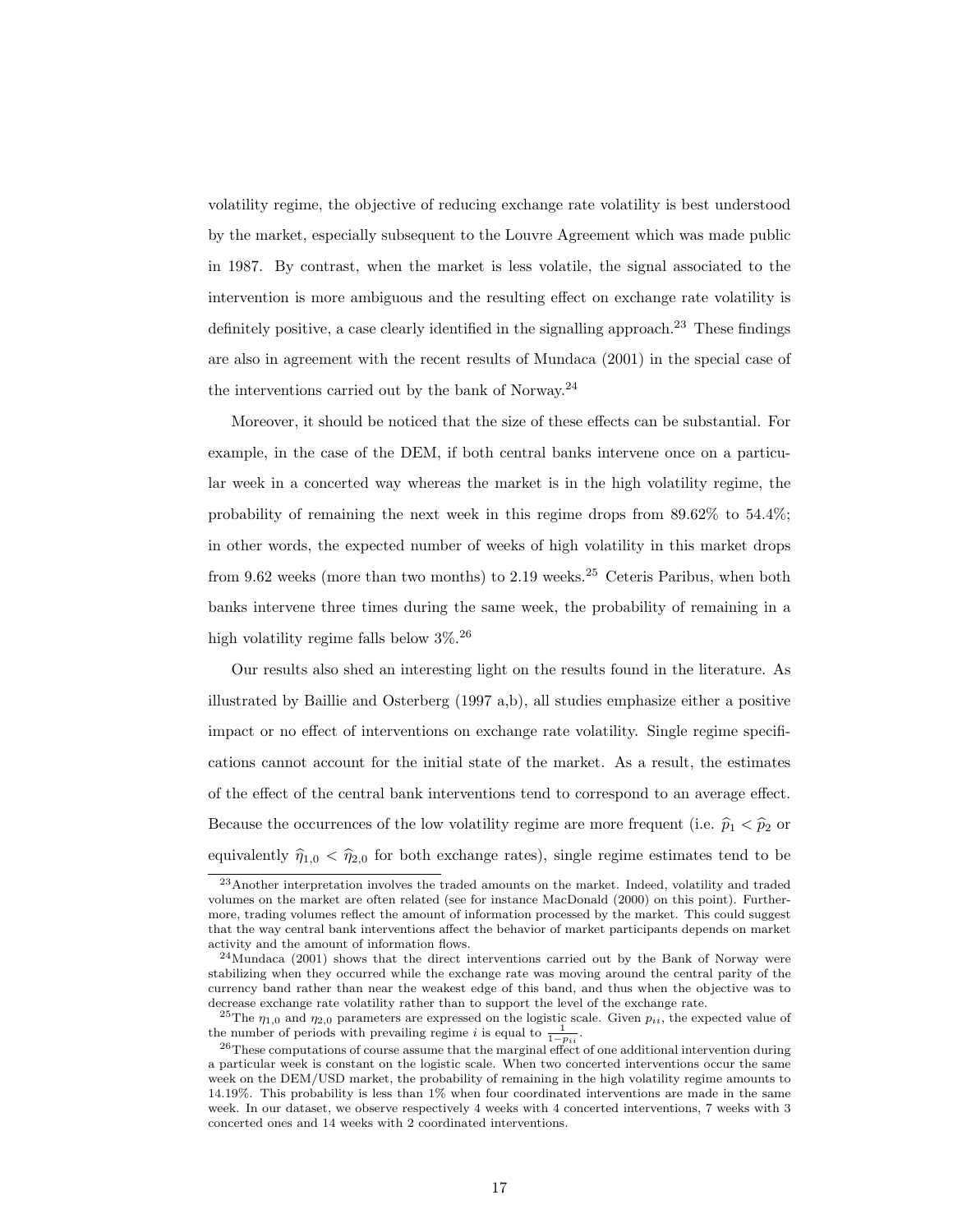driven by the effects related to this regime. Our results confirm that these impacts are definitely positive. Next to this, it is found that the effect of coordinated interventions differs drastically from the effect of unilateral interventions. While coordinated interventions influence the volatility patterns of the DEM and the YEN exchange rates, unilateral interventions do not seem to be effective in "moving" the markets. These results are in agreement with the results obtained by several authors including Catte, Galli, and Rebecchini (1992), Dominguez and Frankel (1993) or Weber (1996).

## 4 Conclusion

In this paper we study the impact of weekly central bank interventions on the level and the volatility of the DEM/USD and YEN/USD exchange rate returns. In contrast with the usual literature which favors GARCH-type specifications, we rely on a regime dependent approach. Because of this new feature, the interventions can have different outcomes depending on the prevailing state of the market. Our estimations suggest that the dynamics of both series is mainly driven by volatility regimes (a high and a low volatility regime). Thanks to out-of-sample forecasting experiments, it is shown that this specification compares very well with GARCH models and thus offers a relevant statistical alternative to the usual methodology presented in the literature.

Our results partly confirm the positive impact of central bank interventions on exchange rate volatility emphasized in the literature. Nevertheless, it is found for both the DEM and the YEN that when the market is highly volatile and when market participants expect the central banks to intervene, concerted interventions can have a stabilizing effect. This new result in the empirical literature is consistent with the signalling approach to central bank interventions on the foreign exchange market. It is also consistent with the 1987 Louvre Agreement objective of decreasing excess volatility of exchange rate through direct coordinated interventions. Such a result also sheds an interesting light on previous results obtained with "single regime" specifications. By not taking into account the volatility regime in which the interventions occur, these models tend to favor the impact observed in the most prevailing state of the market, i.e. the low volatility one.

Regarding economic policy issues, our results have two important implications.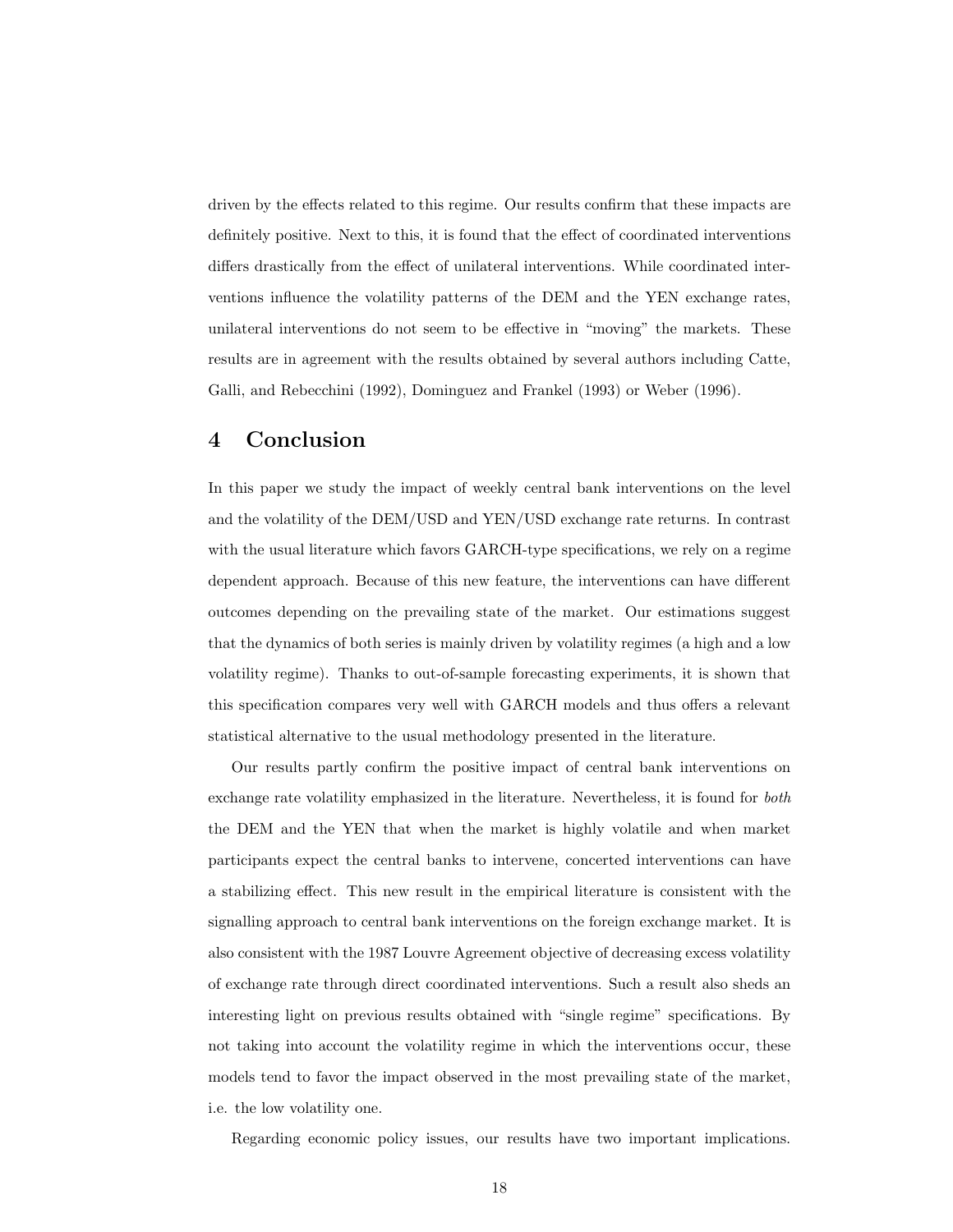First, they confirm previous results according to which coordinated rather that unilateral interventions lead to large effects in the foreign exchange market. Second, our findings suggest that the signal sent to market participants through central bank interventions and hence its impact on exchange rates crucially depends on the current state of the market and the perceived motivation to intervene. This speaks for a more transparent intervention policy followed by central banks.

## 5 Appendix

For the two-regime model, the variance forecast at time t of a single observation at time  $t + j$  (denoted  $s_{t+j}^2$ ) is computed as:<sup>27</sup>

$$
s_{t+j}^2 \equiv var[y_{t+j} + \tilde{y}_t]
$$
  
=  $E_t [y_{t+j}^2] - E_t [y_{t+j}]^2$   
=  $p_{1t,t+j} (\sigma_1^2 + \mu_1^2) + (1 - p_{1t,t+j}) (\sigma_2^2 + \mu_2^2)$   
-  $[p_{1t,t+j}\mu_1 + (1 - p_{1t,t+j})\mu_2]^2$ ,

where  $\tilde{y}_t = \{y_t, y_{t-1}, ...\}$  and  $p_{1t,t+j} = \Pr[S_{t+j} = 1 \mid \tilde{y}_t]$  which is the first element in a two-element vector of regime probabilities for time  $t + j$  given by

$$
p_{t+j} = p'_t P^j.
$$

The j-week variance forecast is then

$$
j - \text{week} = \sum_{i=1}^j s_{t+i}^2.
$$

For the four-regime forecasts, the variance forecasts are constructed in a similar way. For example, for a one-week forecast, we have:

$$
E_t \left[ \sigma_{t+1}^2 + \tilde{y}_t \right] = E_t \left[ y_{t+1}^2 \right] - E_t \left[ y_{t+1} \right]^2
$$
  

$$
= p_{1t,t+1} \left( \sigma_1^2 + \mu_1^2 \right) + p_{2t,t+1} \left( \sigma_1^2 + \mu_2^2 \right)
$$
  

$$
+ p_{3t,t+1} \left( \sigma_2^2 + \mu_1^2 \right) + p_{4t,t+1} \left( \sigma_2^2 + \mu_2^2 \right)
$$
  

$$
- \left[ \left( p_{1t,t+1} + p_{3t,t+1} \right) \mu_1 + \left( p_{2t,t+1} + p_{4t,t+1} \right) \mu_2 \right]^2
$$

.

 $27$ See Bollen, Gray, and Whaley  $(2000)$ .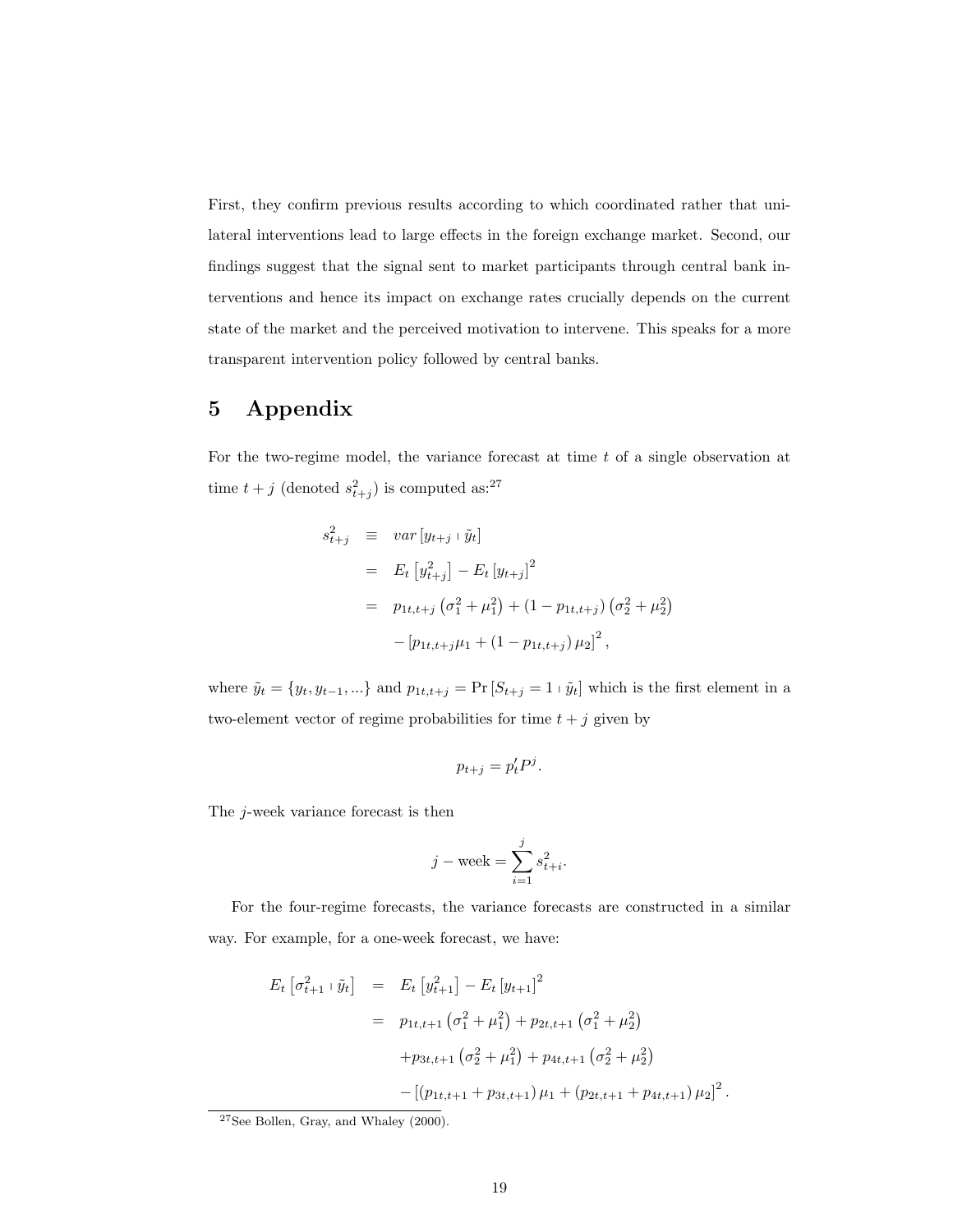## References

- Almekinders, G., and S. Eijffinger, 1993, Accounting for Daily Bundesbank and Federal Reserve Intervention, Tilburg University, Mimeo.
- Andersen, T., and T. Bollerslev, 1998, Answering the Skeptics: Yes, Standard Volatility Models do Provide Accurate Forecasts, International Economic Review 39, 885–905.
- Andersen, T., T. Bollerslev, and S. Lange, 1999, Forecasting Financial Market Volatility: Sample Frequency vis-à-vis Forecast Horizon, Journal of Empirical Finance 6, 457–477.
- Baillie, R., and O. Humpage, 1992, Post Louvre Intervention: Does Target Zones Stabilize the Dollar ?, Federal Reserve Bank of Cleveland, Working Paper 9203.
- Baillie, R., and W. Osterberg, 1997a, Central Bank Intervention and Risk in the Forward Market, Journal of International Economics 43, 483–497.
- , 1997b, Why do Central Banks Intervene ?, Journal of International Money and Finance 16, 909–919.
- Beine, M., A. Bénassy-Quéré, and C. Lecourt, 2002, Central Bank Intervention and Foreign Exchange Rates: New Evidence from FIGARCH Estimations, Journal of International Money and Finance 21, 115–144.
- Beine, M., and S. Laurent, 2001, Structural Change and Long Memory in Volatility: New Evidence from Daily Exchange Rates, in Developments in Forecast Combination and Portfolio Choice, ed. by C. Dunis, A. Timmermann, and J. Moody, chap. 6, pp. 145–157. J. Wiley & Sons.
- Bollen, P., S. Gray, and R. Whaley, 2000, Regime-Switching in Foreign Exchange Rates: Evidence From Currency Option Prices, Journal of Econometrics 94, 239–276.
- Bollerslev, T., 1986, Generalized Autoregressive Conditional Heteroskedasticity, Journal of Econometrics 31, 307–327.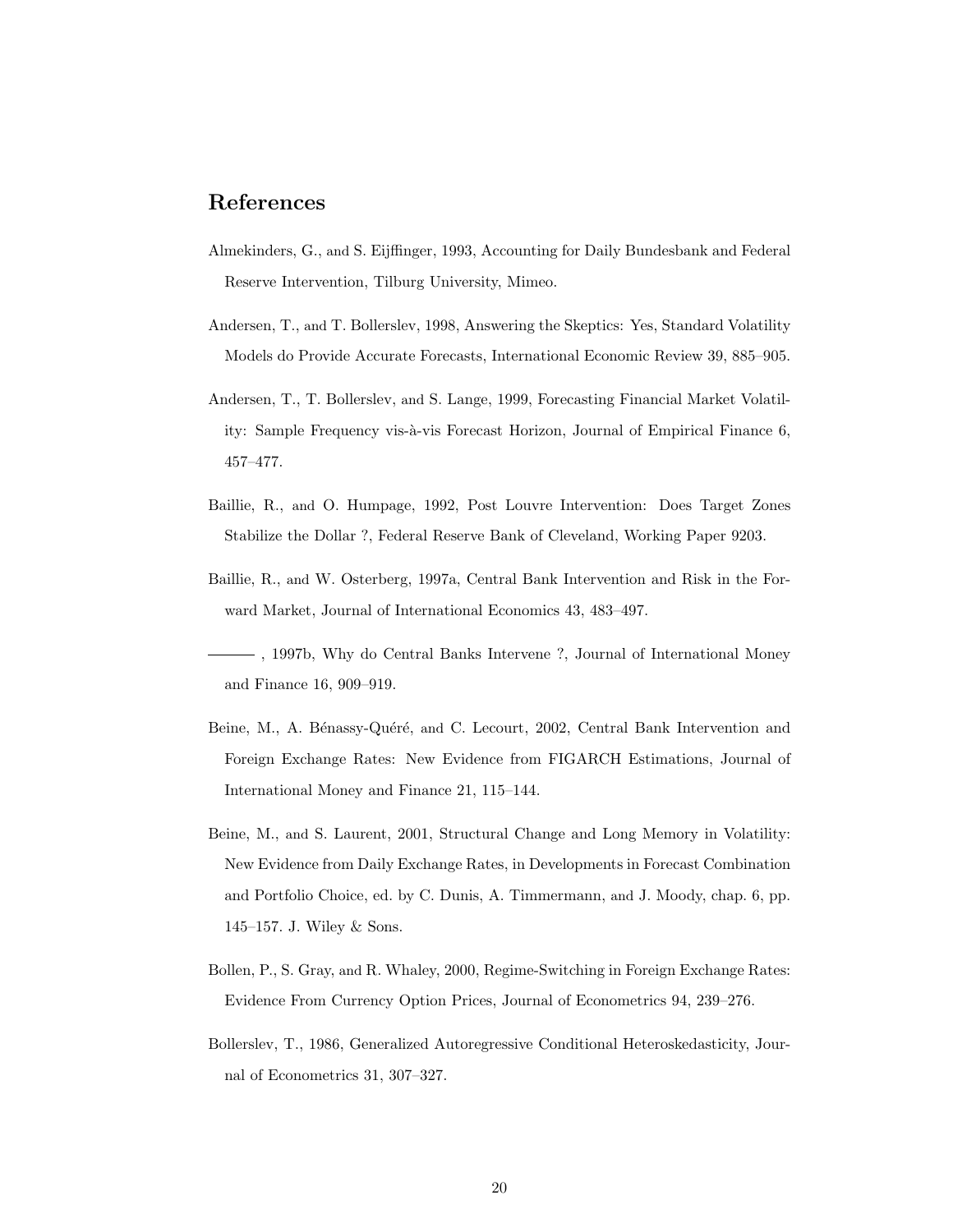- Bollerslev, T., R. Engle, and D. Nelson, 1994, ARCH Models, in Handbook of Econometrics, ed. by R. Engle, and D. McFadden, chap. 4, pp. 2959–3038. North Holland Press, Amsterdam.
- Bonser-Neal, C., and G. Tanner, 1996, Central Bank Intervention and the Volatility of Foreign Exchange Rates: Evidence from the Options Market, Journal of International Money and Finance 15, 853–878.
- Catte, P., G. Galli, and S. Rebecchini, 1992, Exchange Markets Can Be Managed!, Report on the G-7, International Economic Insights.
- Connoly, R., and W. Taylor, 1994, Volume and Intervention Effects on the Yen/Dollar Volatility, 1977-1979, in Advanced Financial Planning and Forecasting, chap. 5, pp. 181–200. JAI Press, Greenwich, Connecticut.
- Diebold, F., J.-H. Lee, and G. Weinbach, 1994, Regime Switching with Time-Varying Transition Probabilities, in Nonstationary Time Series Analysis and Cointegration, ed. by C. Hargreaves, pp. 283–302. Oxford University Press, Oxford.
- Dominguez, K., 1998, Central Bank Intervention and Exchange Rate Volatility, Journal of International Money and Finance 17, 161–190.
- , 1999, The Market Microstructure of Central Bank Intervention, NBER Working Paper 7337.
- Dominguez, K., and J. Frankel, 1993, Does Foreign Exchange Intervention Work ?, Institute for International Economics, Washington, DC.
- Filardo, A., 1994, Business Cycles Phases and their Transitions, Journal of Business and Economics Statistics 12, 299–308.
- , 1998, Choosing Information Variables for Transition Probabilities in a Time-Varying Transition Probability Markov Switching Model, Federal Reserve Bank of Kansas City RWP 98-09.
- Garcia, R., 1998, Asymptotic Null Distribution of the Likelihood Ratio Test in Markow-Switching Models, International Economic Review 39, 763–788.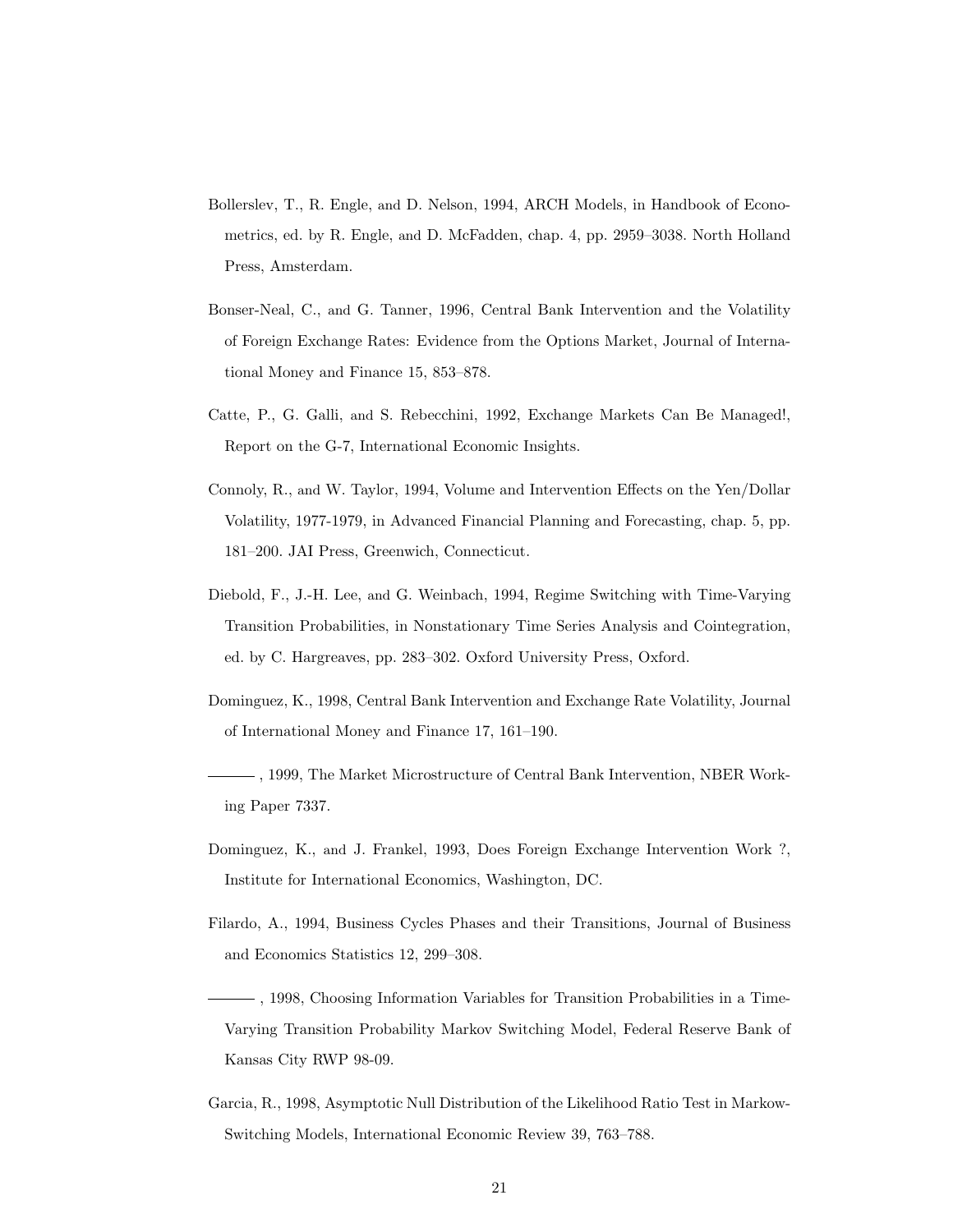- Granger, C., and N. Hyung, 1999, Occasional Structural Breaks and Long Memory, UCSD Discussion Paper 99-14, June 1999.
- Gray, S., 1996, Modeling the Conditional Distribution of Interest Rates as a Regime-Switching Process, Journal of Financial Economics 42, 27–62.
- Hamilton, J., 1994, Time Series Analysis. Princeton University Press, Princeton.
- Hansen, B., 1992, The Likelihood Ratio Test under Nonstandard Conditions: Testing the Markov Switching Model of GNP, Journal of Applied Econometrics 7, S61–S82.
- Kim, C., 1994, Dynamic linear Models with Markov Switching, Journal of Econometrics 60, 1–22.
- Kim, C.-J., and C. Nelson, 1999, State-Space Models with Regime Switching: Classical and Gibbs-Sampling Approaches with Applications. The MIT Press, Cambridge.
- Kim, D., and S. Kon, 1999, Structural Change and Time Dependence in Models of Stock Returns, Journal of Econometrics 6, 283–308.
- MacDonald, R., 2000, Expectations Formation and Risk in Three Financial Markets: Surveying What the Surveys Say, Journal of Economic Surveys 14, 69–100.
- Mundaca, B., 2001, Central Bank Interventions and Exchange Rate Bands, Journal of International Money and Finance 20, 677–700.
- Murray, J., M. Zelmer, and D. McManus, 1996, The Effect of Intervention on Canadian Dollar Volatility, Bank of Canada, Mimeo.
- Neely, C., 2000, The Practice of Central Bank Intervention: Looking Under the Hood, Federal Reserve Bank Working Paper no. 2000-028.
- Pagan, A., and G. Schwert, 1990, Alternative Models for Conditional Stock Volatility, Journal of Econometrics 45, 267–290.
- Ravn, M., and M. Sola, 1995, Stylized Facts and Regime Changes: Are Prices Procyclical?, Journal of Monetary Economics 36, 497–526.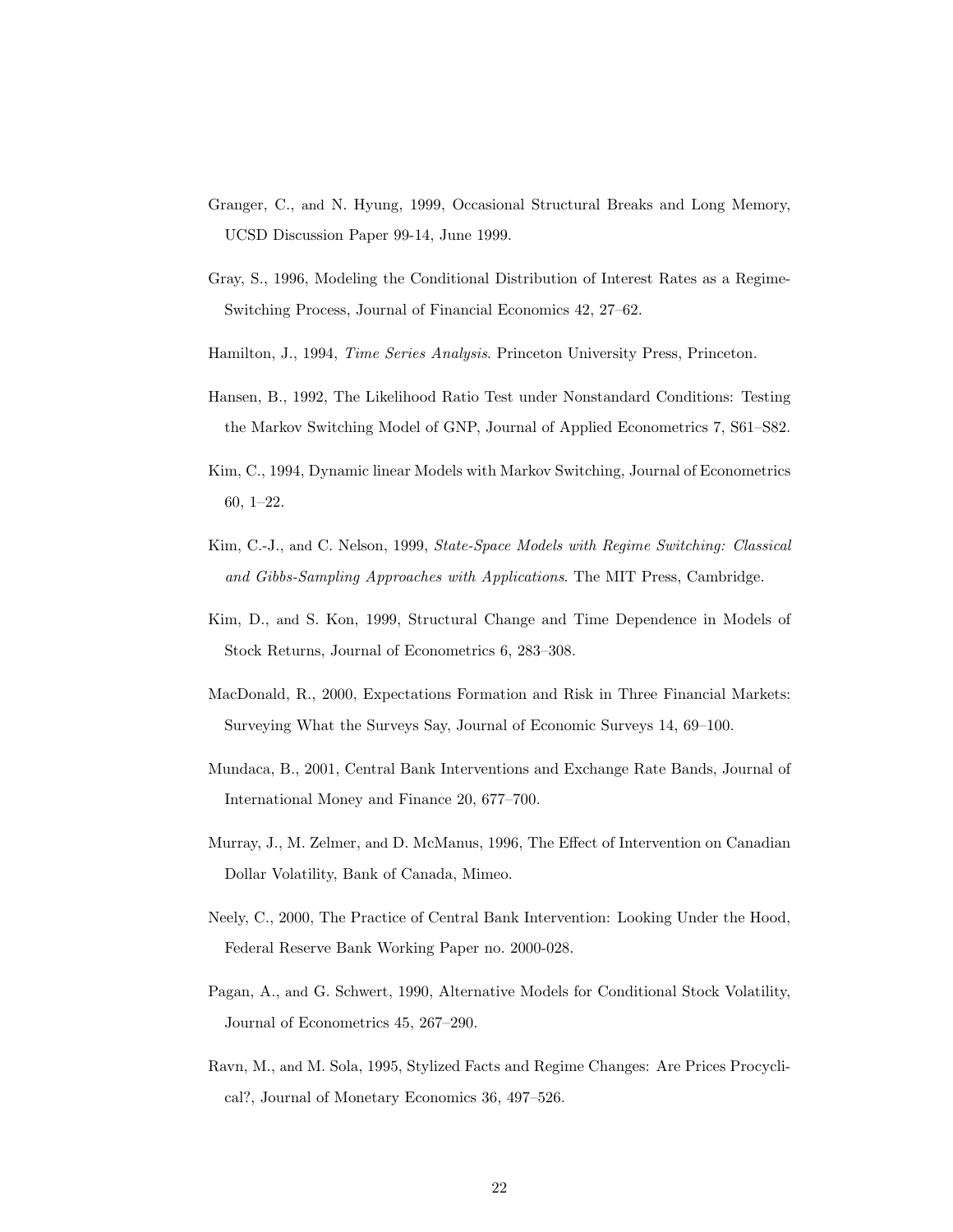Weber, A., 1996, Intervention, International Policy Coordination and the Future of EMU: A German Perspective, in The New Transatlantic Economy, ed. by M. Canzoneri, W. Ethier, and V. Grilli, pp. S. 54–113. Cambridge University Press, Cambridge.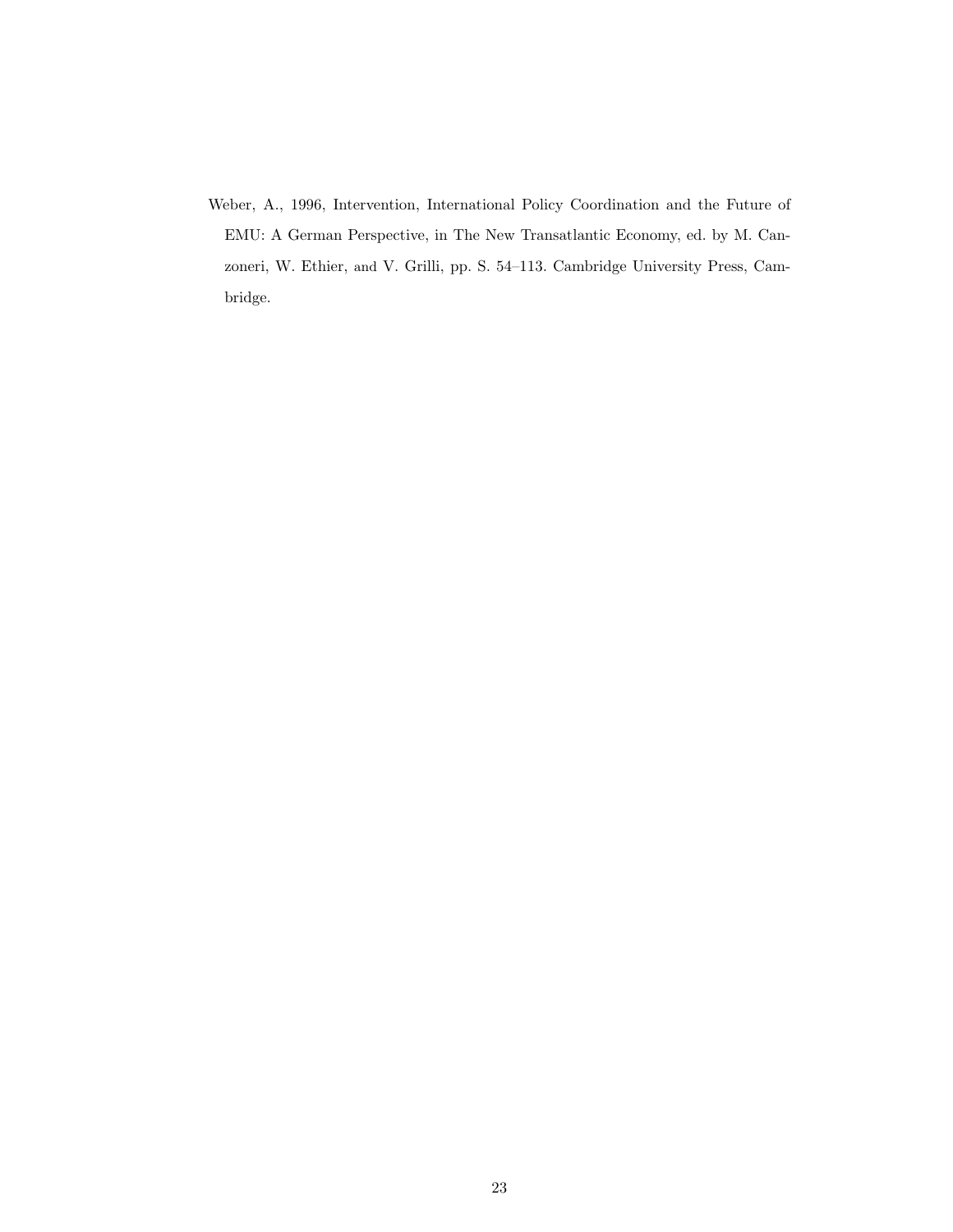

Figure 1: Conditional variances: GARCH vs. two-regime model.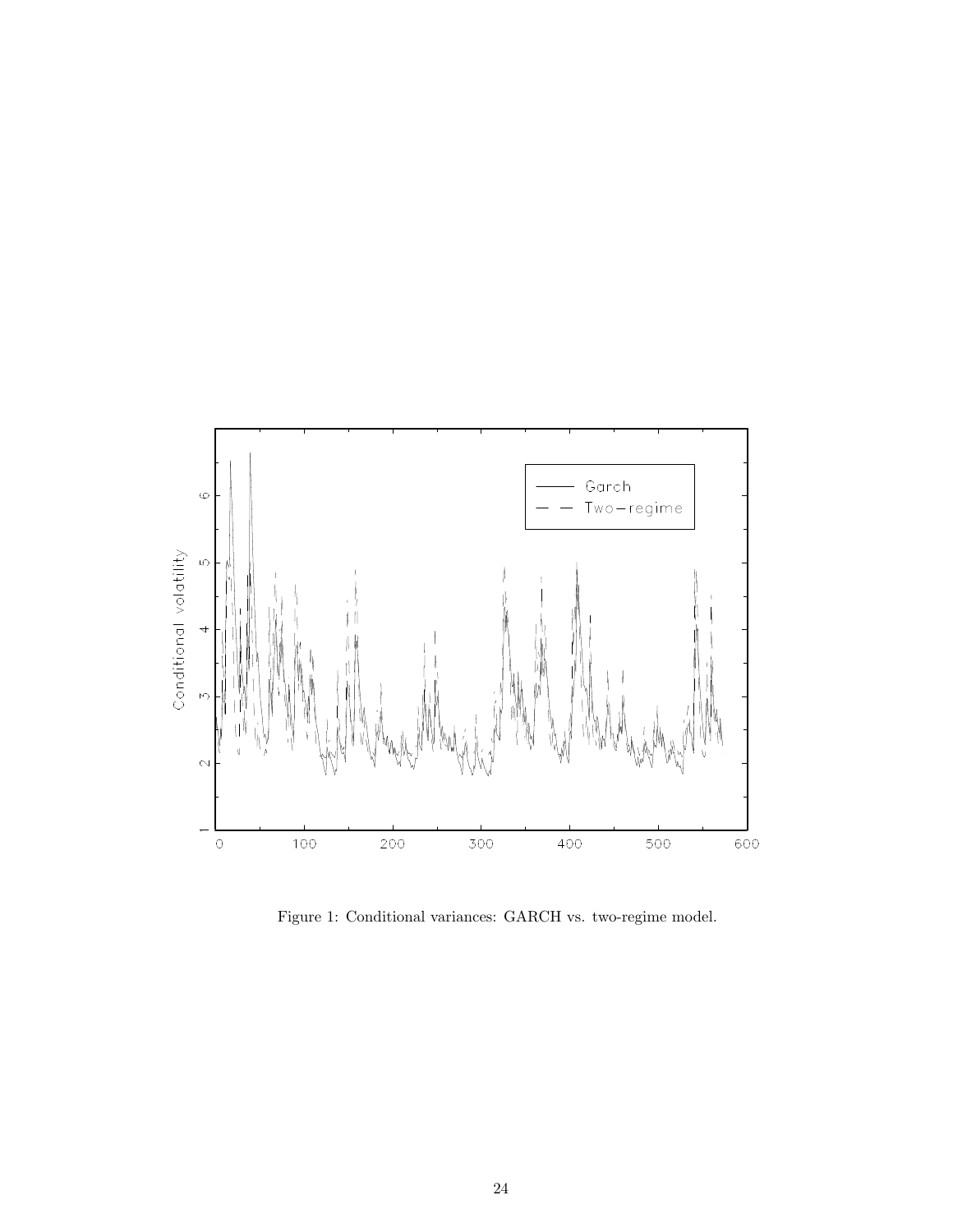|                 | (1)         | (2)         | (3)         | (4)         |
|-----------------|-------------|-------------|-------------|-------------|
| $\mu_1$         | $-0.1381$   | $-0.1513$   | $-0.0241$   | 0.3858      |
|                 | (0.0685)    | (0.0642)    | (0.2366)    | (0.4141)    |
| $\mu_2$         |             |             | $-0.1758$   | $-0.3646$   |
|                 |             |             | (0.0790)    | (0.1410)    |
| $\sigma_1$      | 1.6417      | 2.3853      | 2.3872      | 2.3624      |
|                 | (0.1033)    | (0.3025)    | (0.3106)    | (0.2962)    |
| $\sigma_2$      |             | 1.2997      | 1.2997      | 1.2427      |
|                 |             | (0.1020)    | (0.1020)    | (0.1014)    |
| $p_1/p_{1,\mu}$ |             | 0.8395      | 0.8394      | 0.8576      |
|                 |             | (0.0752)    | (0.0678)    | (0.1714)    |
| $p_2/p_{2,\mu}$ |             | 0.9466      | 0.9473      | 0.9420      |
|                 |             | (0.0325)    | (0.0339)    | (0.0331)    |
| $p_{1,\sigma}$  |             |             |             | 0.8381      |
|                 |             |             |             | (0.0760)    |
| $p_{2,\sigma}$  |             |             |             | 0.9446      |
|                 |             |             |             | (0.0333)    |
| $Q_{20}$        | 25.8038     | 25.4923     | 25.5471     | 26.8022     |
| $Q_{20}^2$      | 31.9849     | 17.9924     | 18.1727     | 18.2120     |
| $Log-Lik$       | $-1096.594$ | $-1080.408$ | $-1080.264$ | $-1079.185$ |

Table 1: Markov Switching models: DEM (1985-1995)

Standard errors of maximum likelihood estimates are in parentheses.  $Log-Lik$  refers to the log-likelihood value at maximum. Model (1) has constant mean and variance. In Model (2), only the variance switches. In Model (3), the mean and variance switch simultaneously while in Model (4) they can switch independently.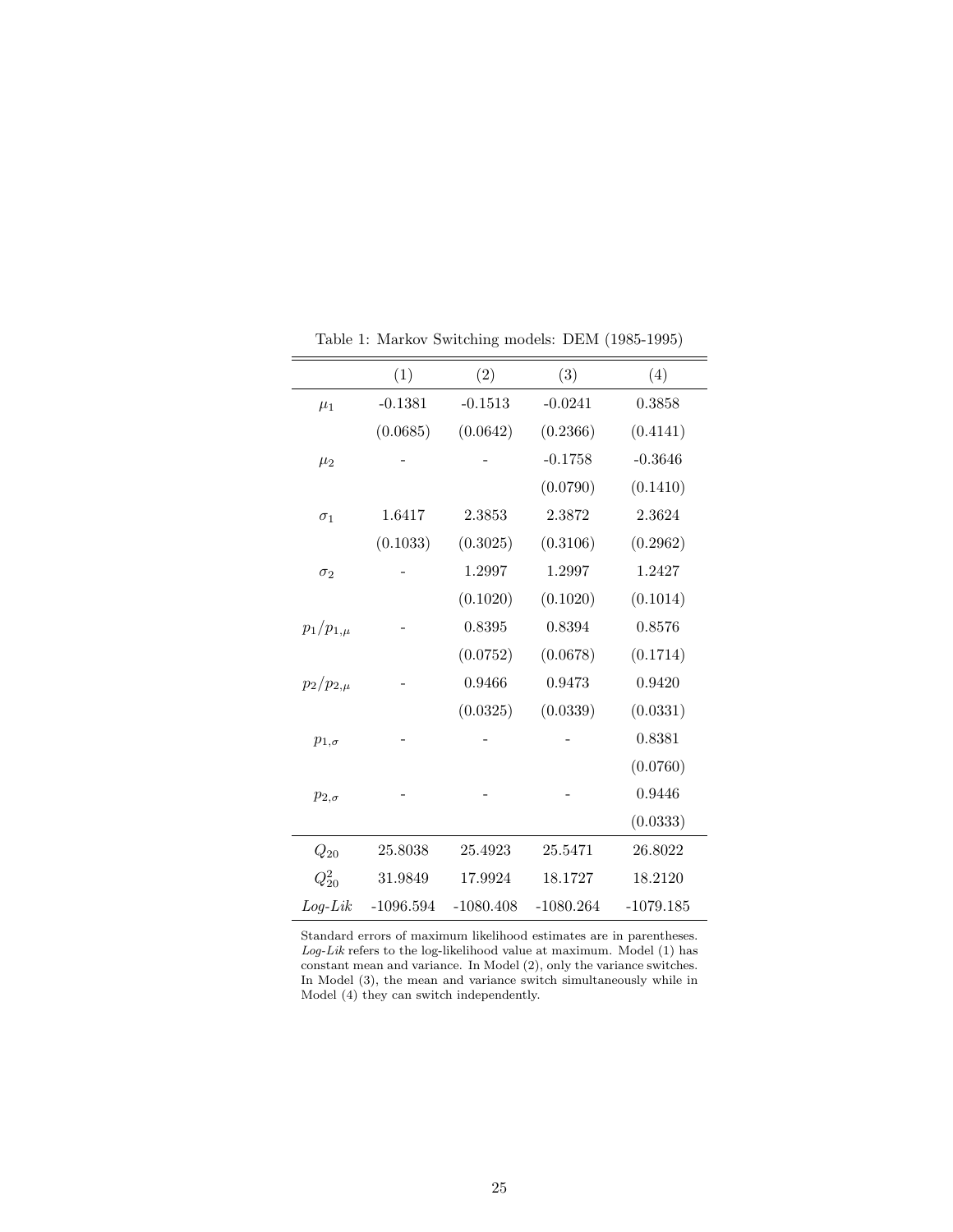|                 | (1)        | (2)        | (3)        | (4)        |
|-----------------|------------|------------|------------|------------|
| $\mu_1$         | $-0.1467$  | $-0.1415$  | $-0.1822$  | 0.3736     |
|                 | (0.0992)   | (0.0899)   | (0.3884)   | (0.6928)   |
| $\mu_2$         |            |            | $-0.1358$  | $-0.2037$  |
|                 |            |            | (0.1108)   | (0.2133)   |
| $\sigma_1$      | 1.6364     | 2.3943     | 2.3896     | 2.3846     |
|                 | (0.2276)   | (0.3180)   | (0.3307)   | (0.3062)   |
| $\sigma_2$      |            | 1.3135     | 1.3126     | 1.2991     |
|                 |            | (0.0822)   | (0.0861)   | (0.0944)   |
| $p_1/p_{1,\mu}$ |            | 0.9481     | 0.9481     | 0.8011     |
|                 |            | (0.0455)   | (0.0455)   | (0.1508)   |
| $p_2/p_{2,\mu}$ |            | 0.9818     | 0.9816     | 0.9751     |
|                 |            | (0.0156)   | (0.0167)   | (0.0762)   |
| $p_{1,\sigma}$  |            |            |            | 0.9469     |
|                 |            |            |            | (0.0473)   |
| $p_{2,\sigma}$  |            |            |            | 0.9813     |
|                 |            |            |            | (0.0159)   |
| $Q_{20}$        | 21.0343    | 17.1436    | 17.1834    | 17.1239    |
| $Q_{20}^2$      | 29.3048    | 10.6958    | 10.6951    | 11.8250    |
| $Log-Lik$       | $-519.422$ | $-508.881$ | $-508.872$ | $-508.835$ |

Table 2: Markov Switching models: YEN (1991-1995)

Note: see Table 1.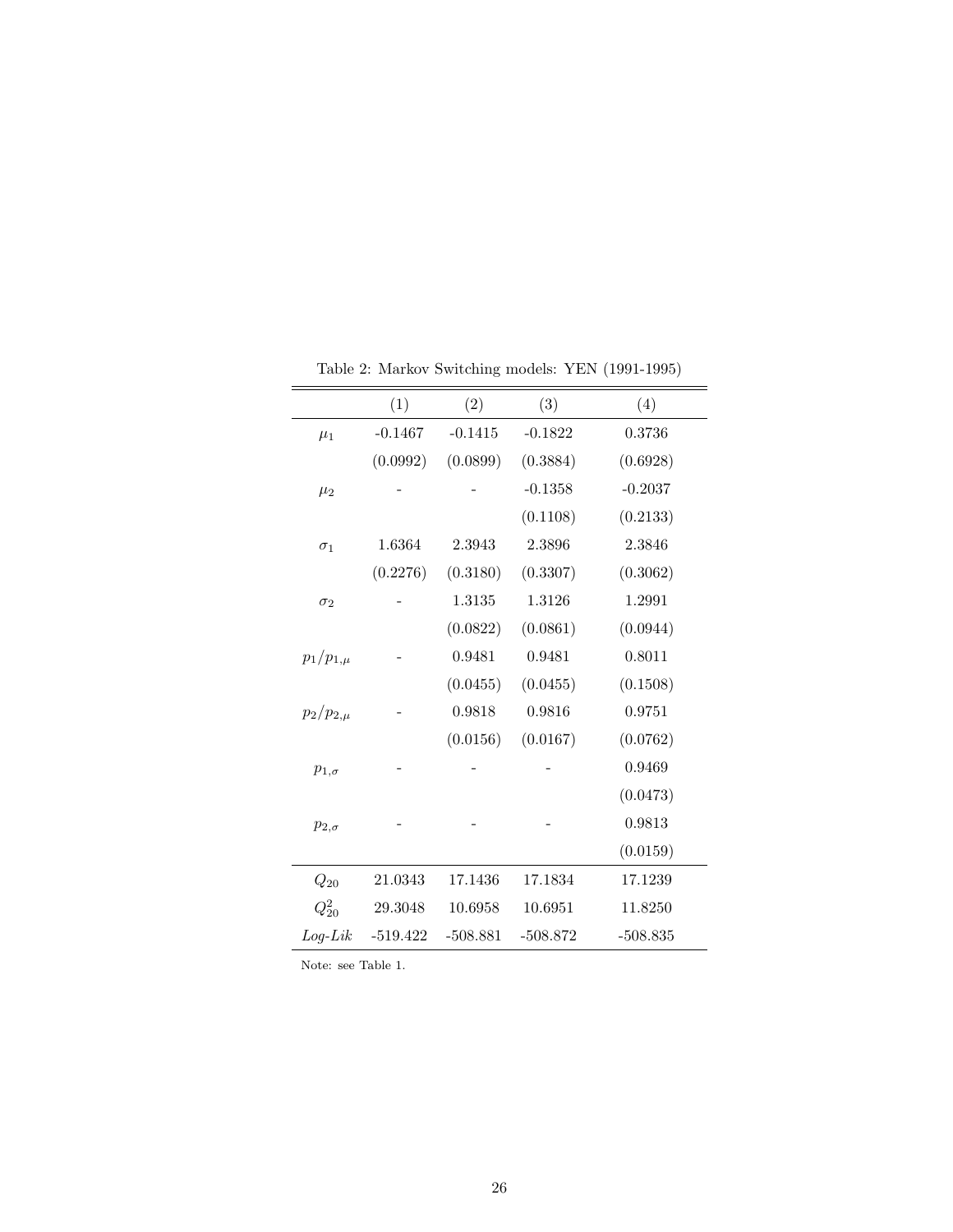|                         |                                                    |                     | Table 3: Variance Forecasts for the models                                 |             |             |
|-------------------------|----------------------------------------------------|---------------------|----------------------------------------------------------------------------|-------------|-------------|
|                         | A. One Week Horizon                                |                     |                                                                            |             |             |
|                         | $Two$ -regime constant mean                        | $Two$ regime        | $\label{eq:Fourregime} \begin{aligned} \textit{Four-regime} \end{aligned}$ | GARCH(I, I) | Random Walk |
| RMSE                    | 4.097                                              | 4.099               | 4.109                                                                      | 4.164       | 5.135       |
| <b>HMAE</b>             | 0.401                                              | 0.403               | 0.411                                                                      | 0.388       | 0.392       |
| $\overline{\mathbf{L}}$ | 1.264                                              | 1.273               | 1.331                                                                      | 1.157       | 1.461       |
|                         | <b>B. Four Week Horizon</b>                        |                     |                                                                            |             |             |
|                         | $Two$ -regime constant mean                        | $Two$ regime        | Four-regime                                                                | GARCH(I.1)  | Random Walk |
| RMSE                    | 4.519                                              | 4.522               | 4.750                                                                      | 4.533       | 5.281       |
| <b>HMAE</b>             | 0.384                                              | 0.385               | 0.372                                                                      | 0.413       | 0.392       |
| $\overline{\mathbf{L}}$ | 1.226                                              | 1.227               | 1.275                                                                      | 1.361       | 1.479       |
|                         | C. Eight Week Horizon                              |                     |                                                                            |             |             |
|                         | Two-regime constant mean                           | $Two\text{-}regime$ | Four-regime                                                                | GARCH(I.1)  | Random Walk |
| RMSE                    | 4.697                                              | 4.703               | 5.191                                                                      | 4.642       | 5.497       |
| <b>HMAE</b>             | 0.364                                              | 0.365               | 0.464                                                                      | 0.397       | 0.391       |
| $\overline{\Box}$       | 1.180                                              | 1.184               | 2.050                                                                      | 1.369       | 1.526       |
|                         | Bold figures highlight the minimal forecast error. |                     |                                                                            |             |             |

27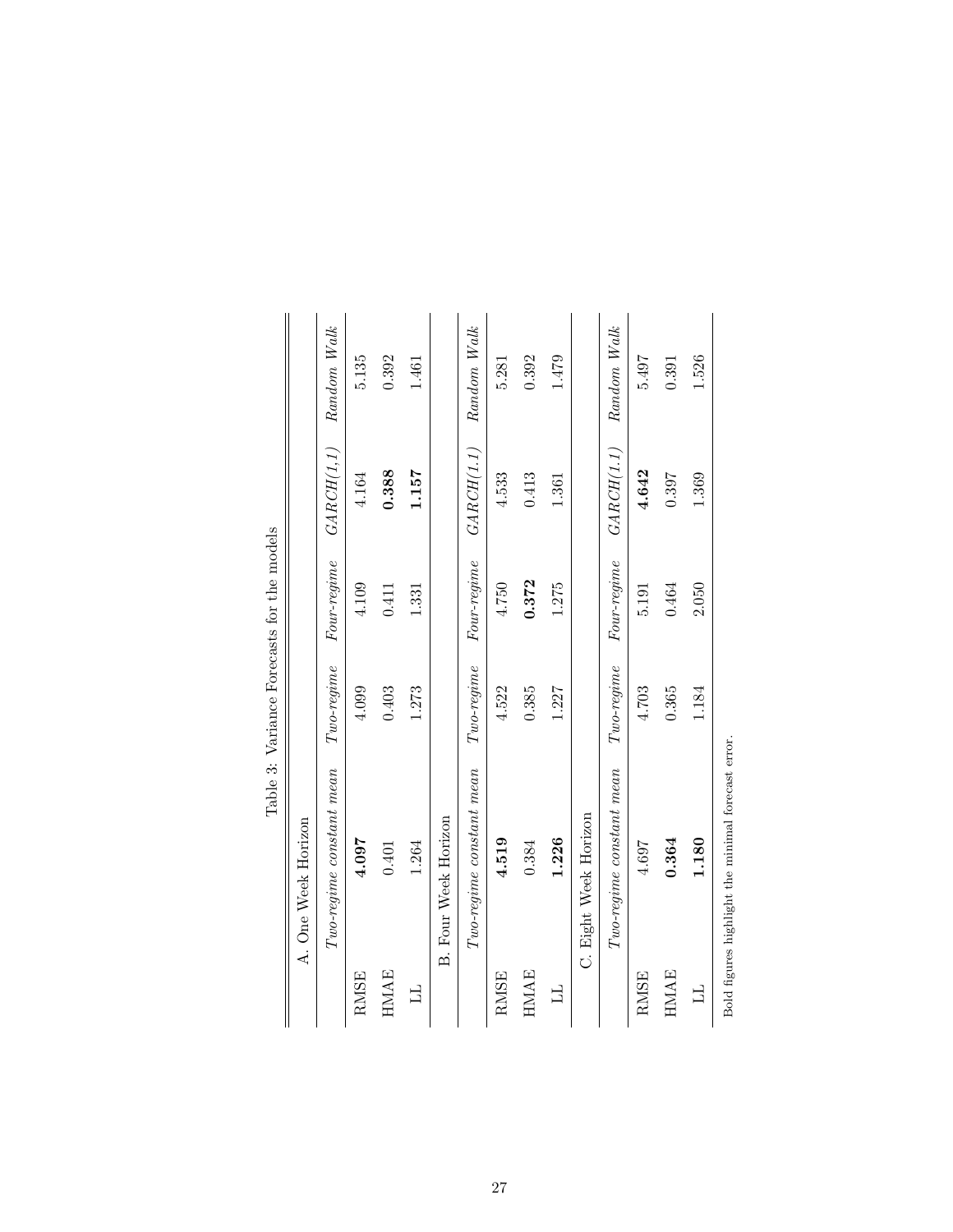|          | Observations | Total number of daily interventions | Coordinated |    |
|----------|--------------|-------------------------------------|-------------|----|
|          |              | (DEM/USD, 1985-1995)                |             |    |
|          |              | <b>FED</b>                          | ΒB          |    |
| Official | 2868         | 215                                 | 264         | 97 |
| Reported | 2868         | 184                                 | 161         |    |
|          |              | (YEN/USD, 1991-1995)                |             |    |
|          |              | <b>FED</b>                          | BoJ         |    |
| Official | 1445         | 16                                  | 159         | 15 |
| Reported | 1445         | 15                                  | 22          |    |

Table 4: Official and reported central bank interventions, number of days

Table 5: Cross correlations between central bank interventions

| Discrete variables (DEM/USD, 1985-1995) |            |        |       |       |                 |            |       |
|-----------------------------------------|------------|--------|-------|-------|-----------------|------------|-------|
|                                         |            | Levels |       |       | Absolute values |            |       |
|                                         |            | BB     | FED   | Coord | BB              | <b>FED</b> | Coord |
| Levels                                  | <b>BB</b>  | 1      | 0.647 | 0.769 |                 |            |       |
|                                         | <b>FED</b> |        | 1     | 0.770 |                 |            |       |
|                                         | Coord      |        |       | 1     |                 |            |       |
| Absolute values                         | <b>BB</b>  |        |       |       | 1               | 0.594      | 0.755 |
|                                         | <b>FED</b> |        |       |       |                 | 1          | 0.751 |
|                                         | Coord      |        |       |       |                 |            | 1     |

Table 6: Cross correlations between central bank interventions

| Discrete variables (Unilateral) (DEM/USD, 1985-1995) |            |        |       |       |                 |       |       |
|------------------------------------------------------|------------|--------|-------|-------|-----------------|-------|-------|
|                                                      |            | Levels |       |       | Absolute values |       |       |
|                                                      |            | BB     | FED   | Coord | BB              | FED   | Coord |
| Levels                                               | <b>BB</b>  | 1      | 0.208 | 0.346 |                 |       |       |
|                                                      | <b>FED</b> |        | 1     | 0.253 |                 |       |       |
|                                                      | Coord      |        |       | 1     |                 |       |       |
| Absolute values                                      | <b>BB</b>  |        |       |       | 1               | 0.113 | 0.289 |
|                                                      | <b>FED</b> |        |       |       |                 | 1     | 0.183 |
|                                                      | Coord      |        |       |       |                 |       |       |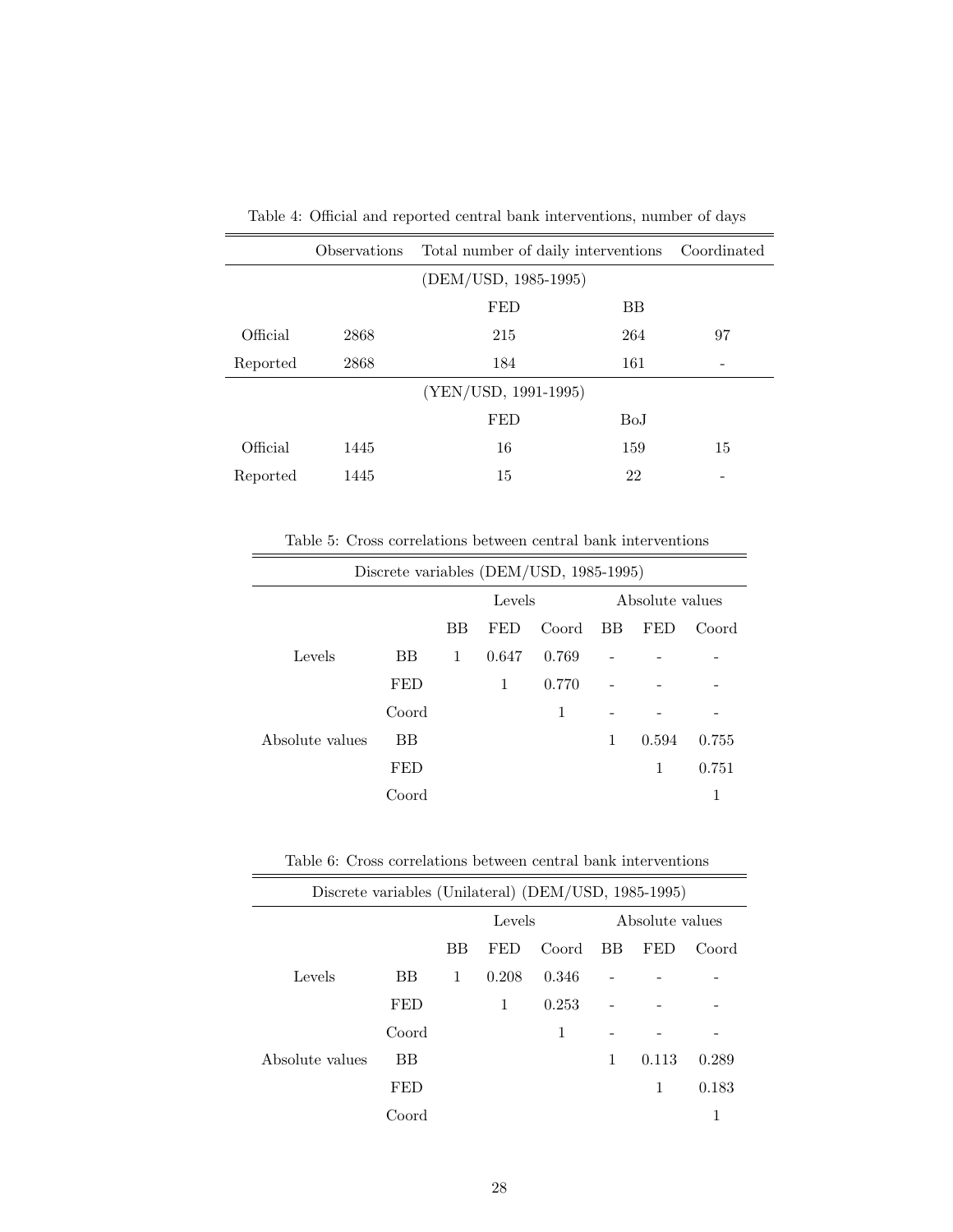|                         | Discrete variables, official interventions |                      |             |  |  |  |
|-------------------------|--------------------------------------------|----------------------|-------------|--|--|--|
|                         | Coordinated                                | Coordinated (no lag) | Unilateral  |  |  |  |
| $\mu$                   | $-0.1475$                                  | $-0.1627$            | $-0.1760$   |  |  |  |
|                         | (0.0663)                                   | (0.0656)             | (0.0696)    |  |  |  |
| $\varpi_1$ [Coord/BB]   | $-0.0971$                                  | $-0.1256$            | $-0.2229$   |  |  |  |
|                         | (0.0964)                                   | (0.1438)             | (0.0898)    |  |  |  |
| $\varpi_2$ [FED]        |                                            |                      | 0.1398      |  |  |  |
|                         |                                            |                      | (0.0919)    |  |  |  |
| $\sigma_1$              | 2.3100                                     | 2.2150               | 2.3644      |  |  |  |
|                         | (0.3186)                                   | (0.2000)             | (0.4295)    |  |  |  |
| $\sigma_2$              | 1.2771                                     | 1.1834               | 1.2848      |  |  |  |
|                         | (0.0975)                                   | (0.1173)             | (0.0927)    |  |  |  |
| $\eta_{1,0}$            | $2.1562\,$                                 | 1.5501               | 2.3029      |  |  |  |
|                         | (1.1973)                                   | (0.6535)             | (1.4194)    |  |  |  |
| $\eta_{1,1}$ [Coord/BB] | $-1.9778$                                  | $-2.8840$            | $-0.5312$   |  |  |  |
|                         | (0.9440)                                   | (1.2807)             | (0.4362)    |  |  |  |
| $\eta_{1,2}$ [FED]      |                                            |                      | $-0.4257$   |  |  |  |
|                         |                                            |                      | (0.5804)    |  |  |  |
| $\eta_{2,0}$            | 3.3381                                     | 2.4328               | 3.5558      |  |  |  |
|                         | (0.9334)                                   | (0.7621)             | (0.8762)    |  |  |  |
| $\eta_{2,1}$ [Coord/BB] | $-2.1755$                                  | $-15.2901$           | $-0.3774$   |  |  |  |
|                         | (0.8356)                                   | (2.3933)             | (0.3960)    |  |  |  |
| $\eta_{2,2}$ [FED]      |                                            |                      | $-0.5916$   |  |  |  |
|                         |                                            |                      | (0.4626)    |  |  |  |
| $p_1$                   | 0.8961                                     | 0.8249               | 0.9091      |  |  |  |
|                         | (0.1113)                                   | (0.0944)             | (0.1172)    |  |  |  |
| $p_2$                   | 0.9651                                     | 0.9193               | 0.9722      |  |  |  |
|                         | (0.0305)                                   | (0.0565)             | (0.0236)    |  |  |  |
| $Q_{20}$                | 26.1531                                    | 27.1567              | 25.8283     |  |  |  |
| $Q_{20}^2$              | 18.5289                                    | 19.9721              | 18.5653     |  |  |  |
| $Log-Lik$               | $-1078.676$                                | $-1077.274$          | $-1074.855$ |  |  |  |

Table 7: Central Bank Interventions, DEM (1985-1995)

Standard errors of maximum likelihood estimates are in parentheses. Log-Lik refers to the log-likelihood value at maximum.  $y_t = \mu + \sum_{i=1}^k \overline{\omega_i} x_{i,t-1} + \varepsilon_t$ ,  $p_{s,t} = 1 [1 + \exp(\eta_{s,0} + \sum_{i=1}^k \eta_{s,i} |x_{i,t-1}|]^{-1}, p_s = 1 - [1 - \exp(\eta_{s,0})]^{-1}$  and  $s = 1,2$ . For coordinated interventions,  $x_{1,t}$  stands for the number of official intervention days; for unilateral interventions,  $x_{1,t}$  and  $x_{2,t}$  stand respectively for the number of official intervention days of the Bundesbank [BB] and of the Federal Reserve [FED]. Column labelled "Coordinated (no lag)" refers to estimations of  $p_{s,t}$  based on  $|x_{i,t}|$  rather than  $|x_{i,t-1}|$ .